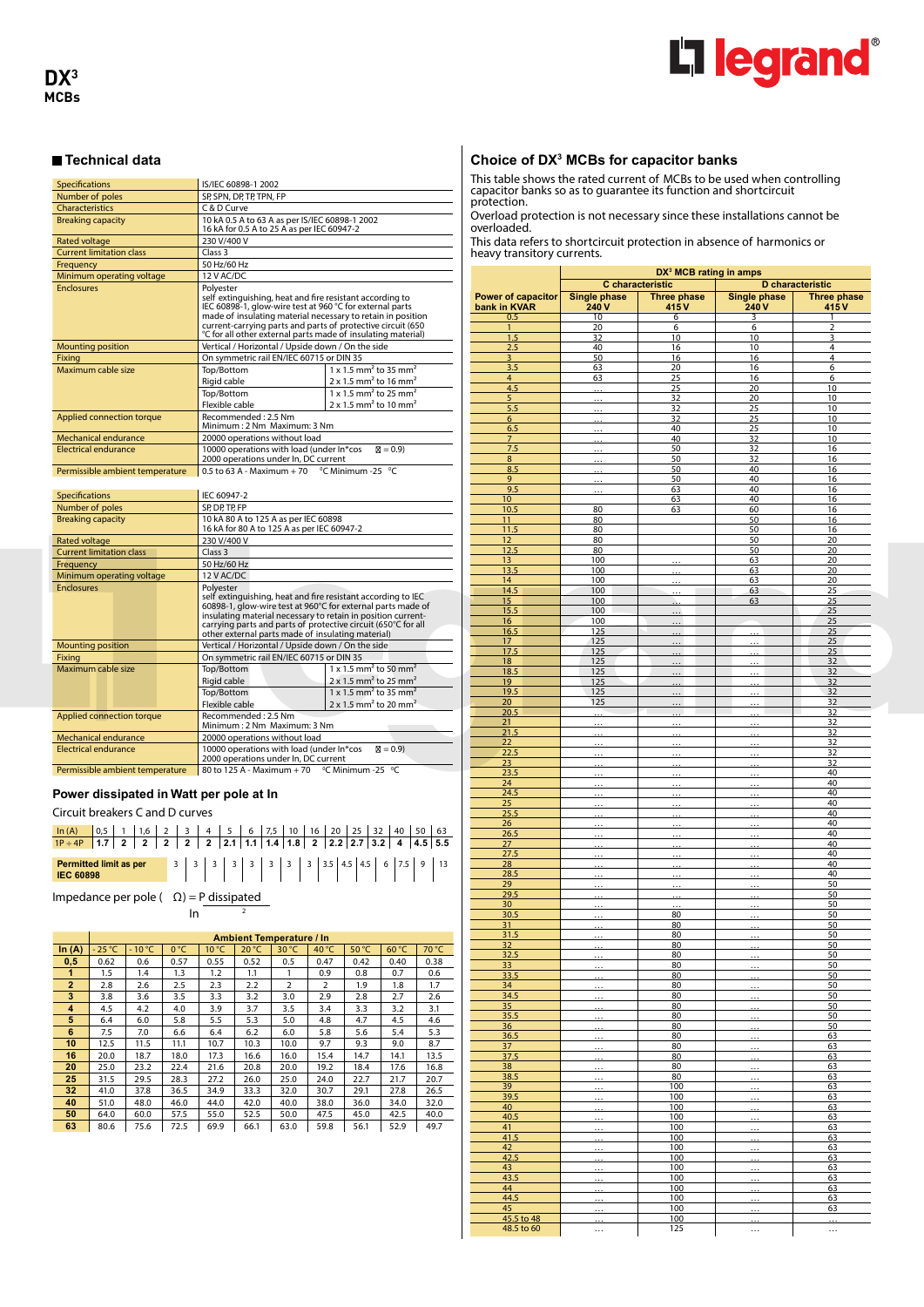

# **DX3 MCBs**

# **Technical data**

**Correct polarity connections for DC MCBs**

**• Supply terminals**

When supply is given at lower terminals

#### Single pole MCB Double pole MCB





# **• Supply terminals**

When supply is given at upper terminals

# **Single pole MCB** Double pole MCB

 $^{+}$ 



# **Derating of MCB for use with fluorescent lights**

Ferromagnetic and electronic ballasts have a high inrush current for a short time. These currents can cause the tripping of circuit breakers. At the time of the installation, it should take into account the maximum number of ballasts per circuit breaker that the manufacturers of lamps and ballasts indicate in their catalogues.

#### **Influence of the altitude**

|                         | $<$ 2000 m | 3000 <sub>m</sub> | 4000 m | 5000 m |
|-------------------------|------------|-------------------|--------|--------|
| Dielectric holding      | 3000 V     | 2500 V            | 2000 V | 1500 V |
| Max operational voltage | 400 V      | 400 V             | 400 V  | 400 V  |
| Derating at 30 °C       | none       | none              | none   | none   |

# **Derating of MCBs function of the number of devices side by side:**

When several MCBs are juxtaposed and operate simultaneously, the thermal evacuation of the poles is limited. This results in an increase in operating temperature of the circuit breakers which can cause unwanted tripping. It is recommended to apply the following coefficients to the rated currents.

# **Influence of the altitude**

| Number of circuit breakers side by side | <b>Coefficient</b> |
|-----------------------------------------|--------------------|
| $2 - 3$                                 | 0.9                |
| $4 - 5$                                 | 0.8                |
| $6 - 9$                                 |                    |
| >10                                     | ).e                |

These values are given by the recommendation of IEC 60439-1, NF C 63421 and EN 60439-1 standards.

# **Tripping characteristics**

Standards has established different tripping characteristics depending on minimum and maximum values of magnetic trip.

| DX <sup>3</sup> MCB | Type | Im <sub>1</sub>  | Im2   | <b>Typical application</b>                                                                                   |
|---------------------|------|------------------|-------|--------------------------------------------------------------------------------------------------------------|
| 0.5 A to 63 A       | D    | 10 <sub>ln</sub> | 20 In | Protection of cable and appliance which<br>has very high starting currents.                                  |
| 6 A to 63 A         |      | 5 <sub>ln</sub>  | 10 In | Protection of cable used for lighting load,<br>power load and induction loads with high<br>starting current. |

lm1 - hold limit lm2 - Trip limit

# **DX3 MCBs versus zero point extinguishing MCBs**





Current limiting DX<sup>3</sup> MCB

Un = Mains Voltage UB = Arc Voltage ID = Let-through short circuit current IP = Prospective short circuit current

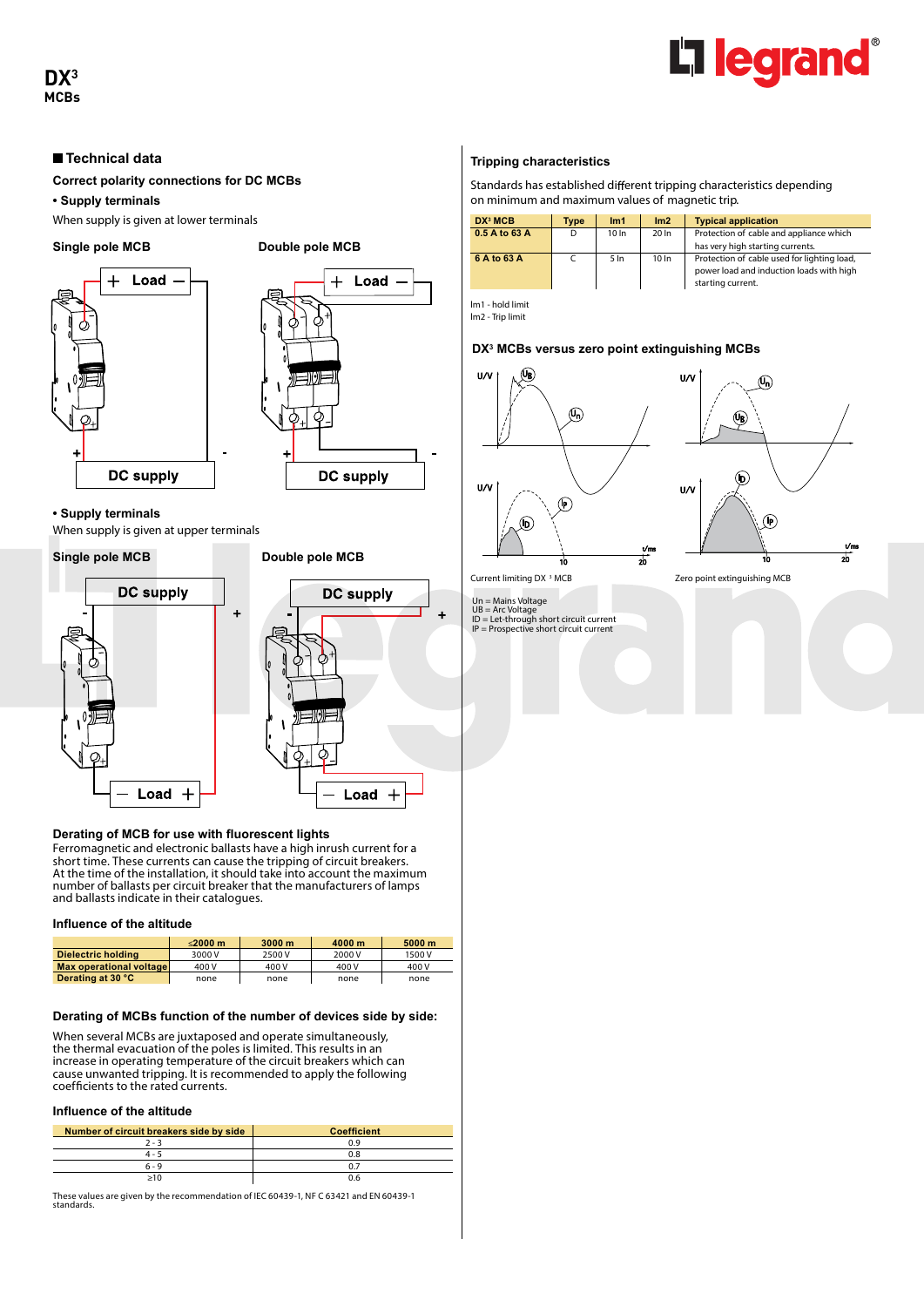$\mathbf{I}$ 



# **Technical data**

#### **Association of protection devices**

Association is the technique by which the breaking capacity of a MCB is increased by coordinating it with another protection device, placed upstream. This coordination makes it possible to use a protection device with a breaking capacity which is lower than the maximum prospective short-circuit current at its installation point

The breaking capacity of a protection device must be at least equal to the maximum short-circuit which may occur at the point at which this device is installed.

In exceptional cases, the breaking capacity may be lower than the maximum prospective short-circuit, as long as:

is assdtiated with a device upstream which has the necessary breaking capacity at its own installation point

dowThe tream device and the trunking being protected can withstand the power limited by the association of the devices.

Association therefore leads to substantial savings.

The association values given in the tables on the following pages are based on laboratory tests carried out in accordance with IEC 60947-2.

Note: In the case of single phase circuits (protected by P+N or 2P MCBs) in a 415 V AC supply, supplied upstream by a 3-phase circuit, it is advisable to use the association tables for 230 V.

#### **Example of association**



#### **3-level association**

An association may be created on three levels if one of the conditions below is met.

• The upstream device A must have an adequate breaking capacity at its installation point. Devices B and C are associated with device A. Simply check that the association values  $B + A$  and  $C + A$  have the necessary breaking capacity.

In this case, there is no need to check the association between devices B and C.

• The association is made between successive devices: Upstream device A, which has an adequate breaking capacity at its installation point, device C is associated with device B which is in turn associated with device A.

Simply check that the association values C+B and B+A have the necessary breaking capacity. In this case, there is no need to check the association between devices A and C.

#### **Association in IT connection systems**

The values given in the tables should only be used for TN and TT systems.

Although this practice is not widely used, these values may also be used for installations with IT systems. It is therefore advisable to check that each protection device, on its own, can break, on a single pole, the maximum double fault current at the point in question.

#### **Association between distribution boards**

Association applies to devices installed in the same distribution board as well as in different boards. It is therefore generally possible to benefit from the advantages of the association between devices located, for example, in a main distribution board and in a secondary board.



#### **MCB - switch association**

The switches must be systematically protected by an MCB placed upstream. There is considered to be protection against overloads if the rating of switch I is at least equal to that of the upstream MCB, D. If this is not the case, the thermal stresses (devices and conductors) must be checked. The tables on the following pages give the breaking capacity limits of the MCB - switch associations.



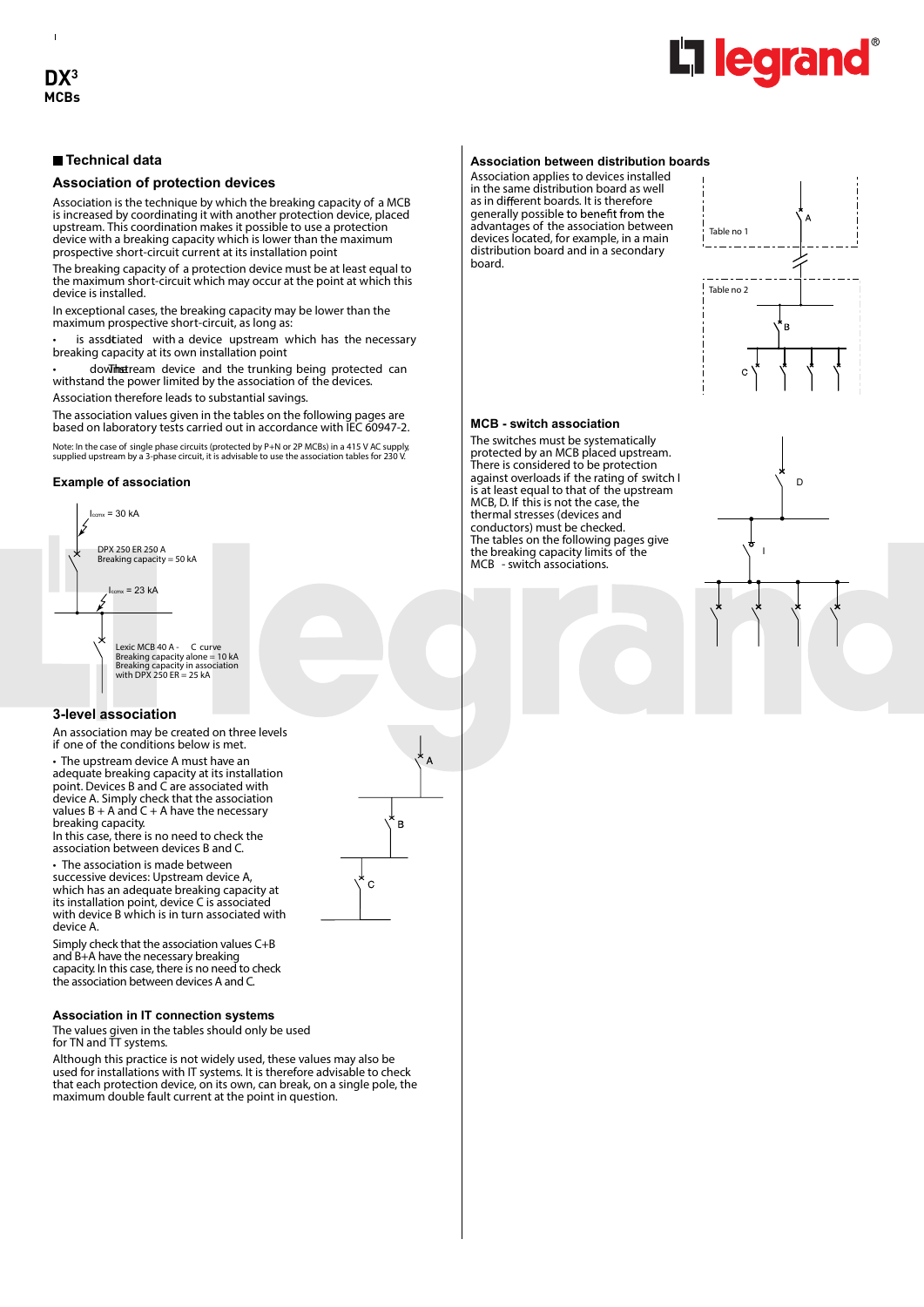

#### **Discrimination of protection devices**

Discrimination is a technique which consists of coordinating the protection in such a way that a fault on one circuit only trips the protection placed at the head of that circuit, thus avoiding rendering the remainder of the installation inoperative. Discrimination improves continuity of service and safety of the installation

Discrimination rules are set by the regulations concerning public buildings and for safety installations in general.



Discrimination between A and B is said to be "total" if it is provided up to the value of the maximum prospective short-circuit at the point at which B is installed.

By extension, in the tables on the following pages, total discrimination, indicated by T, means that there is discrimination up to the breaking capacity of device B.

Discrimination between A and B is said to be "partial" in the other cases.

The discrimination limit (given in the following tables) is therefore defined. This gives the short-circuit current value below which only MCB B will open and above which MCB A will also open.

There are a number of techniques for providing discrimination: • Current discrimination, used for terminal circuits which have low short-

circuits. • Time discrimination, provided by a delay on tripping the upstream

**MCB** 

• Logical discrimination, a variant of time discrimination, used on electronic MCBs via a special link between the devices.



Since almost all faults occur during use, partial discrimination may be adequate if the discrimination limit is higher than the value of the maximum short-circuit which may occur at the point of use (or at the end of the trunking). This is referred to as "operating discrimination". This technique is very often adequate, more economical and less restricting in terms of implementation.

The discrimination limit for the association DPX 250 ER (160 A) with Lexic MCB 40 A (C curve) is 6 kA. Since the prospective ISC at the point of installation is 8 kA, the discrimination is not total. However, there is discrimination at the point of use at which the prospective short-circuit is only 3 kA.

#### **Current discrimination**

This technique is based on the off set of the intensity of the tripping curves of the upstream and downstream MCBs. It is checked by comparing these curves and checking that they do not overlap. It applies for the overload zone and the short-circuit zone, and the further apart the ratings of the devices, the better the discrimination.

• On overloads

To have discrimination in the overload zone, the ratio of the setting currents (Ir) must be at least 2.

• On short-circuits

To have discrimination in the short circuit zone, the ratio of the magnetic setting currents (Im) must be at least 1.5.

The discrimination limit is then equal to the magnetic release current ImA of the upstream MCB. The discrimination is then total as long as IscB is less than ImA.

Current discrimination is therefore very suitable for terminal circuits where the short-circuits are relatively weak.

In other cases, time discrimination may be used together with current discrimination.

#### **Current discrimination**

The discrimination is total for  $\text{Isc}_{B}$ 



I<sub>SCB</sub>: maximum short-circuit at the point at which MCB B is installed

When the downstream MCB B is a limiting device, the short-circuit current is limited in terms of time and amplitude. The discrimination is therefore total if the limited current IscB, which device B allows to pass, is lower than the tripping current of device A



I'<sub>SCB</sub>: short-circuit limited by device B

#### **Time discrimination**

This technique is based on the offset of the times of the tripping curves of the MCBs in series. It is checked by comparing the curves and is used for discrimination in the short-circuit zone. It is also used in addition to current discrimination in order to obtain discrimination beyond the magnetic setting current of the upstream MCB (ImA).



of the downstream device.

The following is necessary:

• It must be possible to set a time delay on the upstream MCB

• The upstream MCB must be able to withstand the short-circuit current and its effects for the whole period of the time delay

• The trunking through which this current passes must be able to withstand the thermal stresses (I  $2<sub>t</sub>$ 

The non-tripping time of the upstream device must be longer than the breaking time (including any time delay)

DPX MCBs have a number of time delay setting positions for creating discrimination with a number of stages

 $\overline{I(A)}$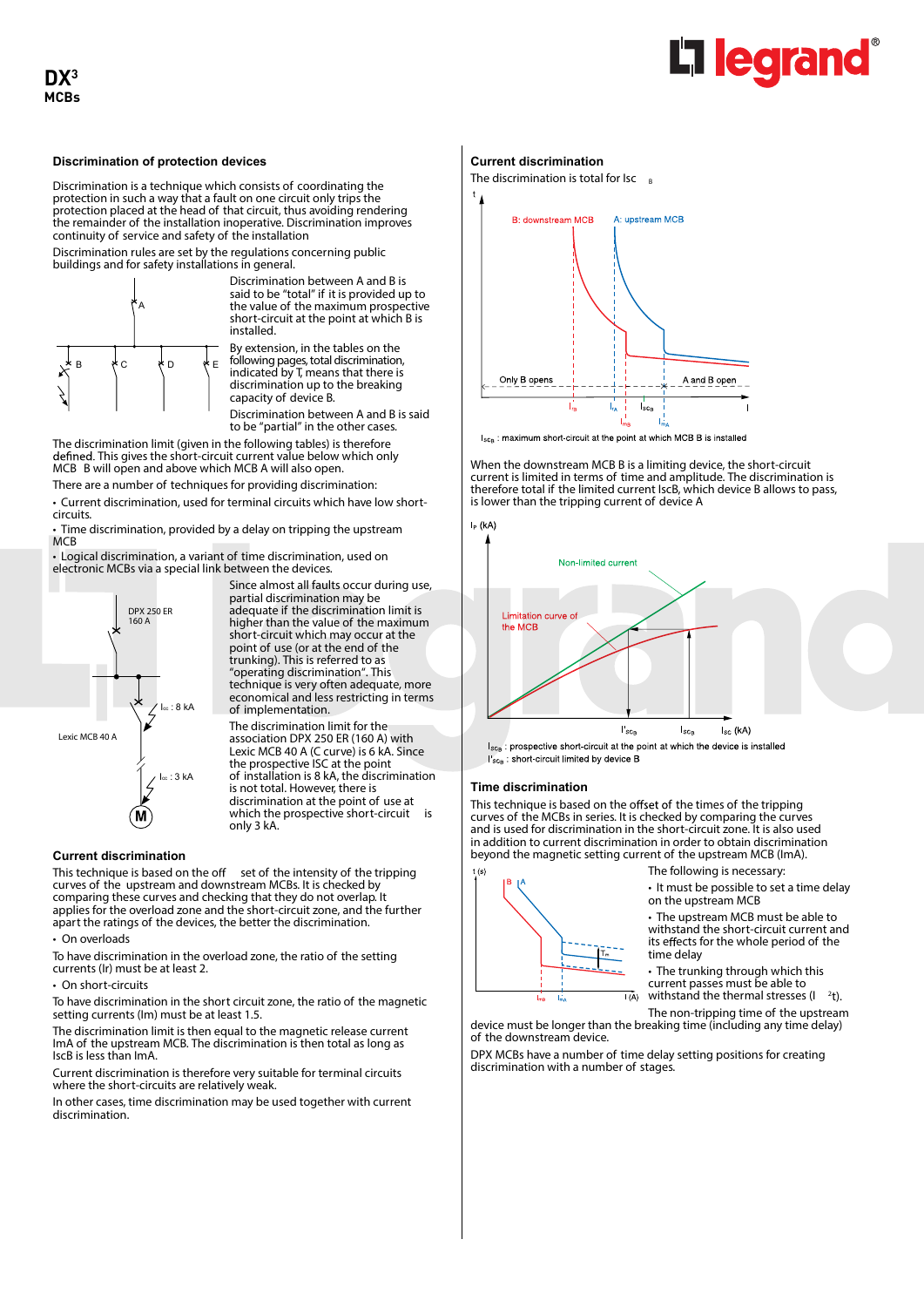# **Coordination between modular circuit-breakers and fuses, three-phase network (+ neutal) 400 / 415 V**± **according to standard IEC/EN 60947-2:**

For TT or TN neutral system in 240/415 V network, to know the breaking capacity of the combination of a double pole breaker (connected between phase and neutral under 230 V) downstream of a triple-pole circuit-breaker, take the values shown in Tables 230/400 V.

|                                              |      | <b>Fuse upstream</b>     |                          |                          |                          |                          |                          |        |        |        |       |  |  |
|----------------------------------------------|------|--------------------------|--------------------------|--------------------------|--------------------------|--------------------------|--------------------------|--------|--------|--------|-------|--|--|
|                                              |      |                          |                          |                          |                          |                          | gG Type                  |        |        |        |       |  |  |
| <b>MCB downstream</b>                        |      | $\leq$ 20 A              | 25 A                     | 32 A                     | 40 A                     | 50 A                     | 63 A                     | 80 A   | 100 A  | 125 A  | 160 A |  |  |
|                                              | ≤6 A | 100kA                    | 100kA                    | 100kA                    | 100 kA                   | 100kA                    | 100 kA                   | 100 kA | 100 kA | 100 kA | 40 kA |  |  |
|                                              | 10 A | 100kA                    | 100 kA                   | 100 kA                   | 100 kA                   | 100 kA                   | 100 kA                   | 100 kA | 100 kA | 100 kA | 40 kA |  |  |
|                                              | 16 A | $\overline{\phantom{a}}$ | 100 kA                   | 100kA                    | 100 kA                   | 100kA                    | 100 kA                   | 100 kA | 100kA  | 100 kA | 40 kA |  |  |
|                                              | 20 A | <b>.</b>                 |                          | 100 kA                   | 100 kA                   | 100 kA                   | 100 kA                   | 100 kA | 100kA  | 100 kA | 40 kA |  |  |
| $DX^3$ 10000 A/10 kA<br><b>Cand D curves</b> | 25 A | <b>1</b>                 | <b>.</b>                 | $\overline{\phantom{a}}$ | 100kA                    | 100 kA                   | 100 kA                   | 100 kA | 100 kA | 100 kA | 40 kA |  |  |
|                                              | 32 A | <b>.</b>                 | <b>.</b>                 | $\overline{\phantom{a}}$ | $\overline{\phantom{a}}$ | 100 kA                   | 100 kA                   | 100 kA | 100 kA | 100 kA | 40 kA |  |  |
|                                              | 40 A | $\overline{\phantom{a}}$ | $\overline{\phantom{a}}$ | $\overline{\phantom{a}}$ | $\overline{\phantom{a}}$ | $\overline{\phantom{a}}$ | 100 kA                   | 100 kA | 100 kA | 100 kA | 40 kA |  |  |
|                                              | 50 A | <b>.</b>                 | <b>.</b>                 | $\sim$                   | $\overline{\phantom{a}}$ | $\overline{\phantom{a}}$ | $\overline{\phantom{a}}$ | 100 kA | 100 kA | 100 kA | 40 kA |  |  |
|                                              | 63 A | <b>.</b>                 | $\overline{\phantom{a}}$ | $\overline{\phantom{a}}$ | $\overline{\phantom{a}}$ | -                        | $\overline{\phantom{0}}$ | 100 kA | 100kA  | 100 kA | 40 kA |  |  |

|                                                       |      | <b>Fuse upstream</b> |                          |                          |                          |                          |                          |         |        |        |       |  |  |
|-------------------------------------------------------|------|----------------------|--------------------------|--------------------------|--------------------------|--------------------------|--------------------------|---------|--------|--------|-------|--|--|
|                                                       |      | aM Type              |                          |                          |                          |                          |                          |         |        |        |       |  |  |
| <b>MCB downstream</b>                                 |      | $\leq$ 20 A          | 25 A                     | 32 A                     | 40 A                     | 50 A                     | 63 A                     | 80 A    | 100 A  | 125 A  | 160 A |  |  |
|                                                       | ≤6 A | 100 kA               | 100 kA                   | 100 kA                   | 100 kA                   | 100 kA                   | 100 kA                   | 100 kA  | 100 kA | 100 kA | 40 kA |  |  |
|                                                       | 10A  | 100 kA               | 100 kA                   | 100 kA                   | 100 kA                   | 100 kA                   | 100 kA                   | 100 k A | 100 kA | 100 kA | 40 kA |  |  |
|                                                       | 16 A | ۰                    | 100 kA                   | 100 kA                   | 100 kA                   | 100 kA                   | 100 kA                   | 100 kA  | 100 kA | 100 kA | 40 kA |  |  |
|                                                       | 20 A |                      |                          | 100 kA                   | 100 kA                   | 100 kA                   | 100 kA                   | 100 kA  | 100 kA | 100 kA | 40 kA |  |  |
| DX <sup>3</sup> 10000 A/10 kA<br><b>Cand D curves</b> | 25 A | ٠                    | <b>.</b>                 | $\overline{\phantom{a}}$ | 100 kA                   | 100 kA                   | 100 kA                   | 100 kA  | 100 kA | 100 kA | 40 kA |  |  |
|                                                       | 32 A | ٠                    | $\overline{\phantom{a}}$ | $\overline{\phantom{a}}$ | $\overline{\phantom{a}}$ | 100 kA                   | 100 kA                   | 100 kA  | 100 kA | 100 kA | 40 kA |  |  |
|                                                       | 40 A | ۰                    | $\overline{\phantom{a}}$ | $\overline{\phantom{a}}$ | $\overline{\phantom{a}}$ | $\overline{\phantom{a}}$ | 100 kA                   | 100 kA  | 100 kA | 100 kA | 40 kA |  |  |
|                                                       | 50 A |                      | $\overline{\phantom{a}}$ | $\overline{\phantom{a}}$ | $\overline{\phantom{a}}$ | $\overline{\phantom{a}}$ | $\overline{\phantom{a}}$ | 100 kA  | 100 kA | 100 kA | 40 kA |  |  |
|                                                       | 63 A | $\sim$               | $\overline{\phantom{a}}$ | $\overline{\phantom{a}}$ | $\overline{\phantom{a}}$ | $\overline{\phantom{a}}$ | $\overline{\phantom{a}}$ | 100 kA  | 100 kA | 100 kA | 40 kA |  |  |

All these values are also valid for circuit breakers associated to differential blocks.<br>According to the curves and ratings of circuit breakers, attention to the threshold and size of upstream fuse which must necessarily b

# **Coordination between modular circuit-breakers, three-phase network (+ neutal) 400 / 415 V**± **according to IEC/EN 60947-2:**

For TT or TN neutral system in 230/400 V network, to know the breaking capacity of the combination of a double pole breaker (connected between phase and neutral under 230 V) downstream of a triple-pole circuit-breaker, take the values shown in Tables 230/400 V.

|                                            |      |             |       | DX <sup>3</sup> 10000/16 kA |                          |                          |       |       |       |
|--------------------------------------------|------|-------------|-------|-----------------------------|--------------------------|--------------------------|-------|-------|-------|
|                                            |      |             |       |                             |                          | <b>Cand D Curves</b>     |       |       |       |
| <b>MCB</b> downstream                      |      | $\leq$ 25 A | 32 A  | 40 A                        | 50 A                     | 63 A                     | 80 A  | 100 A | 125A  |
|                                            | ≤6 A | 16 kA       | 16 kA | 16 A                        | 16 kA                    | 16 kA                    | 16 kA | 16 kA | 16 kA |
|                                            | 10 A | 16 kA       | 16 kA | 16 kA                       | 16 kA                    | 16 kA                    | 16 kA | 16 kA | 16 kA |
|                                            | 16 A | 16 kA       | 16 kA | 16 kA                       | 16 kA                    | 16 kA                    | 16 kA | 16 kA | 16 kA |
|                                            | 20 A | 16 kA       | 16 kA | 16 kA                       | 16 kA                    | 16 kA                    | 16 kA | 16 kA | 16 kA |
| DX <sup>3</sup> 10000 A<br><b>C</b> Curves | 25 A |             | 16 kA | 16 kA                       | 16 kA                    | 16 kA                    | 16 kA | 16 kA | 16 kA |
|                                            | 32 A |             | ۰     | 16 kA                       | 16 kA                    | 16 kA                    | 16 kA | 16 kA | 16 kA |
|                                            | 40 A |             | ٠     | ۰                           | 16 kA                    | 16 kA                    | 16 kA | 16 kA | 16 kA |
|                                            | 50 A | ۰           | ۰     | ۰                           | $\overline{\phantom{a}}$ | 16 kA                    | 16 kA | 16 kA | 16 kA |
|                                            | 63 A | ۰           | -     | ۰                           |                          | $\overline{\phantom{a}}$ | 16 kA | 16 kA | 16 kA |

|                                            |             | m.c.b. upstream          |                          |                          |       |                          |       |       |       |  |  |  |
|--------------------------------------------|-------------|--------------------------|--------------------------|--------------------------|-------|--------------------------|-------|-------|-------|--|--|--|
|                                            |             |                          |                          |                          |       | $DX^3$ 25 kA             |       |       |       |  |  |  |
|                                            |             | <b>Cand D Curves</b>     |                          |                          |       |                          |       |       |       |  |  |  |
| <b>MCB</b> downstream                      | $\leq$ 25 A | 32 A                     | 40 A                     | 50 A                     | 63 A  | 80 A                     | 100 A | 125 A |       |  |  |  |
|                                            | ≤6 A        | 25 kA                    | 25 kA                    | 25 kA                    | 25 kA | 25 kA                    | 25 kA | 25 kA | 25 kA |  |  |  |
|                                            | 10A         | 25 kA                    | 25 kA                    | 25 kA                    | 25 kA | 25 kA                    | 25 kA | 25 kA | 25 kA |  |  |  |
|                                            | 16 A        | 25 kA                    | 25 kA                    | 25 kA                    | 25 kA | 25 kA                    | 25 kA | 25 kA | 25 kA |  |  |  |
|                                            | 20 A        | 25 kA                    | 25 kA                    | 25 kA                    | 25 kA | 25 kA                    | 25 kA | 25 kA | 25 kA |  |  |  |
| DX <sup>3</sup> 10000 A<br><b>C Curves</b> | 25 A        | ۰                        | 25 kA                    | 25 kA                    | 25 kA | 25 kA                    | 25 kA | 25 kA | 25 kA |  |  |  |
|                                            | 32 A        | $\overline{\phantom{a}}$ | $\overline{\phantom{a}}$ | 25 kA                    | 25 kA | 25 kA                    | 25 kA | 25 kA | 25 kA |  |  |  |
|                                            | 40 A        | ۰                        | $\overline{\phantom{a}}$ | $\overline{\phantom{a}}$ | 25 kA | 25 kA                    | 25 kA | 25 kA | 25 kA |  |  |  |
|                                            | 50 A        | $\overline{\phantom{a}}$ | <b>.</b>                 | $\overline{\phantom{a}}$ | ۰     | 25 kA                    | 25 kA | 25 kA | 25 kA |  |  |  |
|                                            | 63 A        | $\overline{\phantom{a}}$ | $\overline{\phantom{a}}$ | $\overline{\phantom{a}}$ | ۰     | $\overline{\phantom{a}}$ | 25 kA | 25 kA | 25 kA |  |  |  |

All these values are also valid for circuit breakers associated to RCD add-on modules.<br>According to the curves and ratings of circuit breakers, attention to the magnetic threshold and to the size of upstream circuit breake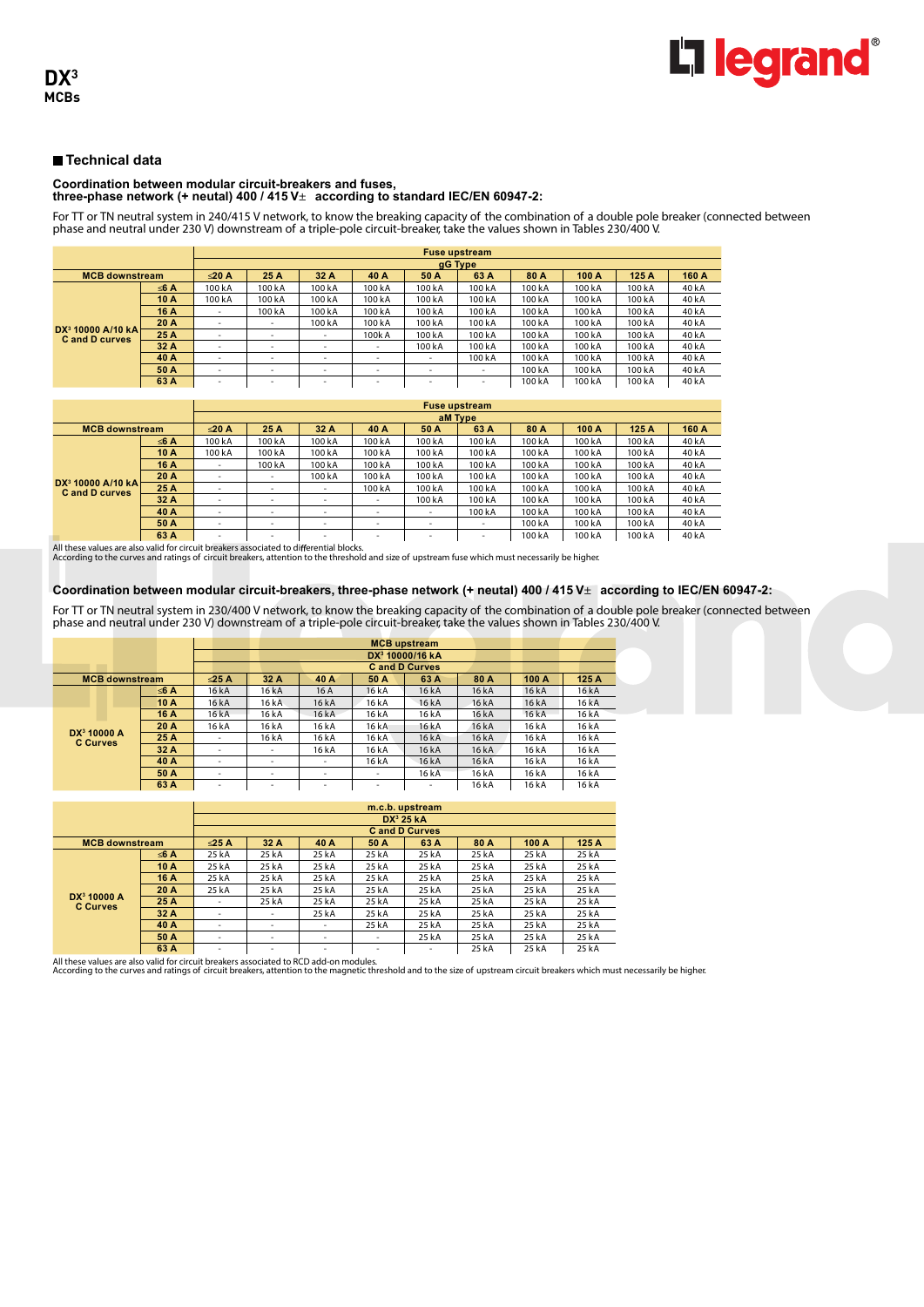

#### **Coordination between modular circuit-breakers, three-phase network (+ neutal) 400 / 415 V**± **according to IEC/EN 60947-2:**

For TT or TN neutral system in 240/415 V network, to know the breaking capacity of the combination of a double pole breaker (connected between phase and neutral under 230 V) downstream of a triple-pole circuit-breaker, take the values shown in Tables 240/415 V.

|                                            |             | <b>MCB</b> upstream      |                          |          |                       |                          |             |                          |                          |        |                          |       |  |  |
|--------------------------------------------|-------------|--------------------------|--------------------------|----------|-----------------------|--------------------------|-------------|--------------------------|--------------------------|--------|--------------------------|-------|--|--|
|                                            |             |                          |                          |          | DX <sup>3</sup> 36 kA | DX <sup>3</sup> 50 kA    |             |                          |                          |        |                          |       |  |  |
|                                            |             |                          |                          |          | <b>C</b> Curve        | <b>Cand D Curves</b>     |             |                          |                          |        |                          |       |  |  |
| <b>MCB downstream</b>                      | $\leq$ 25 A | 32 A                     | 40 A                     | 50 A     | 63 A                  | 80 A                     | $\leq$ 25 A | 32 A                     | 40 A                     | 50 A   | 63 A                     |       |  |  |
|                                            | ≤6 A        | 36 kA                    | 36 kA                    | 36 kA    | 36 kA                 | 36 kA                    | 36 kA       | 50 kA                    | 50 kA                    | 50 kA  | 50 kA                    | 50 kA |  |  |
|                                            | 10A         | 36 kA                    | 36 kA                    | 36 kA    | 36 kA                 | 36 kA                    | 36 kA       | 50 kA                    | 50 kA                    | 50 kA  | 50 kA                    | 50 kA |  |  |
|                                            | 16 A        | 36 kA                    | 36 kA                    | 36 kA    | 36 kA                 | 36 kA                    | 36 kA       | 50 kA                    | 50 kA                    | 50 kA  | 50 kA                    | 50 kA |  |  |
|                                            | 20 A        | 36 kA                    | 36 kA                    | 36 kA    | 36 kA                 | 36 kA                    | 36 kA       | 50 kA                    | 50 kA                    | 50 kA  | 50 kA                    | 50 kA |  |  |
| DX <sup>3</sup> 10000 A<br><b>C</b> Curves | 25 A        | $\overline{\phantom{a}}$ | 36 kA                    | 36 kA    | 36 kA                 | 36 kA                    | 36 kA       | $\overline{\phantom{a}}$ | 50 kA                    | 50 kA  | 50 kA                    | 50 kA |  |  |
|                                            | 32 A        | $\overline{\phantom{a}}$ | $\overline{\phantom{a}}$ | 36 kA    | 36 kA                 | 36 kA                    | 36 kA       | $\overline{\phantom{a}}$ | $\overline{\phantom{a}}$ | 50 kA  | 50 kA                    | 50 kA |  |  |
|                                            | 40 A        |                          |                          | <b>.</b> | 36 kA                 | 36 kA                    | 36 kA       | $\overline{\phantom{a}}$ | $\overline{\phantom{a}}$ |        | 50 kA                    | 50 kA |  |  |
|                                            | 50 A        |                          | <u>.</u>                 | <b>.</b> | -                     | 36 kA                    | 36 kA       | $\overline{\phantom{a}}$ | $\overline{\phantom{a}}$ | $\sim$ | $\overline{\phantom{a}}$ | 50 kA |  |  |
|                                            | 63 A        | $\overline{\phantom{a}}$ | <b>.</b>                 | -        | $\sim$                | $\overline{\phantom{a}}$ | 36 kA       | $\overline{\phantom{a}}$ | $\overline{\phantom{a}}$ | ۰      | $\overline{\phantom{a}}$ |       |  |  |

All these values are also valid for circuit breakers associated to RCD add-on modules. According to the curves and ratings of circuit breakers, attention to the magnetic threshold and to the size of upstream circuit breakers which must necessarily be higher. **63 A** - - - - - 36 kA - - - - -

#### **Coordination between Modular Circuit-Breakers (MCB) and Moulded Case Circuit Breakers (MCCBs), three-phase network (+ neutal) 400 / 415 V**± **according to standard IEC/EN60947-2:**

For TT or TN neutral system in 240/415 V network, to know the breaking capacity of the combination of a double pole breaker (connected between phase and neutral under 230 V) downstream of a triple-pole circuit-breaker, take the values shown in Tables 240/415 V.

|                                                      |      | <b>MCCB</b> upstream                              |       |                          |       |              |       |       |       |  |  |  |
|------------------------------------------------------|------|---------------------------------------------------|-------|--------------------------|-------|--------------|-------|-------|-------|--|--|--|
|                                                      |      | DPX <sup>3</sup> 160 / DPX <sup>3</sup> 160 + RCD |       |                          |       |              |       |       |       |  |  |  |
|                                                      |      |                                                   |       |                          |       | <b>16 kA</b> |       |       |       |  |  |  |
| <b>MCB</b> downstream                                |      | 16 A                                              | 25 A  | 40 A                     | 63 A  | 80 A         | 100 A | 125A  | 160 A |  |  |  |
|                                                      | ≤6 A | 16 kA                                             | 16 kA | 16 kA                    | 16 kA | 16 kA        | 16 kA | 16 kA | 16 kA |  |  |  |
|                                                      | 10 A | 16 kA                                             | 16 kA | 16 kA                    | 16 kA | 16 kA        | 16 kA | 16 kA | 16 kA |  |  |  |
|                                                      | 16 A | $\overline{\phantom{a}}$                          | 16 kA | 16 kA                    | 16 kA | 16kA         | 16 kA | 16 kA | 16 kA |  |  |  |
|                                                      | 20 A | $\overline{\phantom{a}}$                          | 16 kA | 16 kA                    | 16 kA | 16 kA        | 16 kA | 16 kA | 16 kA |  |  |  |
| $DX^3$ 10000 A/10 kA<br><b>C</b> and <b>D</b> curves | 25 A | $\overline{\phantom{a}}$                          |       | 16 kA                    | 16 kA | 16 kA        | 16 kA | 16 kA | 16 kA |  |  |  |
|                                                      | 32A  | $\overline{\phantom{a}}$                          |       | 16 kA                    | 16 kA | 16 kA        | 16 kA | 16 kA | 16 kA |  |  |  |
|                                                      | 40 A | $\overline{\phantom{a}}$                          |       | $\overline{\phantom{a}}$ | 16 kA | 16 kA        | 16 kA | 16 kA | 16 kA |  |  |  |
|                                                      | 50 A | $\overline{\phantom{a}}$                          | -     | ۰                        | 16 kA | 16 kA        | 16 kA | 16 kA | 16 kA |  |  |  |
|                                                      | 63 A | $\overline{\phantom{a}}$                          | -     | $\overline{\phantom{a}}$ |       | 16 kA        | 16 kA | 16 kA | 16 kA |  |  |  |

|                                              |      |                          |        |                          | DPX <sup>3</sup> 160 / DPX3 160 + RCD |             |       |       |       |
|----------------------------------------------|------|--------------------------|--------|--------------------------|---------------------------------------|-------------|-------|-------|-------|
|                                              |      |                          |        |                          |                                       | 25 36 50 kA |       |       |       |
| <b>MCB</b> downstream                        |      | 16 A                     | 25 A   | 40 A                     | 63 A                                  | 80 A        | 100A  | 125 A | 160 A |
|                                              | ≤6 A | 25 kA                    | 25 kA  | 25 kA                    | 25 kA                                 | 25 kA       | 25 kA | 25 kA | 25 kA |
|                                              | 10 A | 25 kA                    | 25 kA  | 25 kA                    | 25 kA                                 | 25 kA       | 25 kA | 25 kA | 25 kA |
|                                              | 16 A | $\overline{\phantom{a}}$ | 25 kA  | 25 kA                    | 25 kA                                 | 25 kA       | 25 kA | 25 kA | 25 kA |
|                                              | 20 A |                          | 25 kA  | 25 kA                    | 25 kA                                 | 25 kA       | 25 kA | 25 kA | 36 kA |
| $DX^3$ 10000 A/10 kA<br><b>Cand D curves</b> | 25 A |                          |        | 25 kA                    | 25 kA                                 | 25 kA       | 25 kA | 25 kA | 25 kA |
|                                              | 32 A | $\overline{\phantom{a}}$ | ٠      | 25 kA                    | 25 kA                                 | 25 kA       | 25 kA | 25 kA | 25 kA |
|                                              | 40 A | $\overline{\phantom{a}}$ | ٠      | $\overline{\phantom{a}}$ | 25 kA                                 | 25 kA       | 25 kA | 25 kA | 25 kA |
|                                              | 50 A | $\overline{\phantom{a}}$ | ٠      | $\overline{\phantom{a}}$ | 25 kA                                 | 25 kA       | 25 kA | 25 kA | 25 kA |
|                                              | 63 A | $\overline{\phantom{a}}$ | $\sim$ | ۰                        | ۰                                     | 25 kA       | 25 kA | 25 kA | 25 kA |

All these values are also valid for circuit breakers associated to differential blocks.<br>According to the curves and ratings of circuit breakers, attention to the magnetic threshold and to the size of upstream circuit break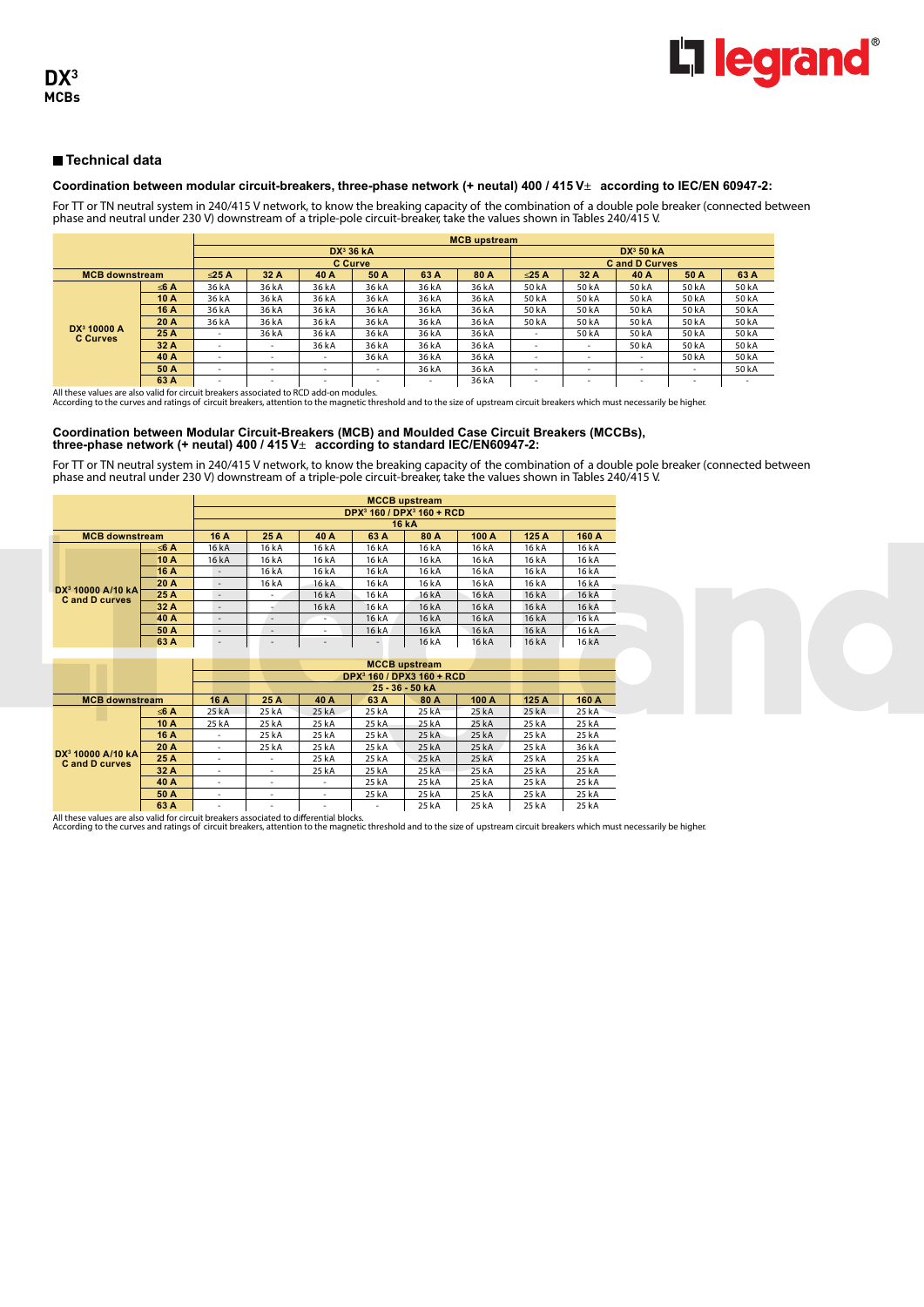$\mathbf{I}$ 

# **Technical data**

# **Coordination between Modular Circuit-Breakers (MCB) and Moulded Case Circuit Breakers (MCCBs), three-phase network (+ neutal) 400 / 415 V**± **according to standard IEC/EN60947-2:**

For TT or TN neutral system in 240/415 V network, to know the breaking capacity of the combination of a double pole breaker (connected between phase and neutral under 230 V) downstream of a triple-pole circuit-breaker, take the values shown in Tables 240/415 V.

|                                                       |         | <b>MCCB</b> upstream<br>DPX <sup>3</sup> 250 / DPX <sup>3</sup> 250 + RCD<br>(Thermal - Magnetic & Electronic) |       |                   |       |  |  |  |
|-------------------------------------------------------|---------|----------------------------------------------------------------------------------------------------------------|-------|-------------------|-------|--|--|--|
|                                                       |         |                                                                                                                |       | 25 36 50 kA 70 kA |       |  |  |  |
| <b>MCB</b> downstream                                 |         | 100 A                                                                                                          | 160 A | 200 A             | 250 A |  |  |  |
|                                                       | $<$ 6 A | 25kA                                                                                                           | 25 kA | 25 kA             | 25 kA |  |  |  |
|                                                       | 10 A    | 25 kA                                                                                                          | 25 kA | 25 kA             | 25 kA |  |  |  |
|                                                       | 16 A    | 25 kA                                                                                                          | 25 kA | 25 kA             | 25 kA |  |  |  |
|                                                       | 20 A    | 25 kA                                                                                                          | 25kA  | 25 kA             | 25kA  |  |  |  |
| DX <sup>3</sup> 10000 A/10 kA<br><b>Cand D curves</b> | 25 A    | 25 kA                                                                                                          | 25kA  | 25 kA             | 25kA  |  |  |  |
|                                                       | 32A     | 25 kA                                                                                                          | 25kA  | 25 kA             | 25kA  |  |  |  |
|                                                       | 40 A    | 25 kA                                                                                                          | 25kA  | 25 kA             | 25kA  |  |  |  |
|                                                       | 50 A    | 25 kA                                                                                                          | 25 kA | 25 kA             | 25 kA |  |  |  |
|                                                       | 63 A    | 25kA                                                                                                           | 25kA  | 25 kA             | 25 kA |  |  |  |

|                                                       |      |                          | <b>MCCB</b> upstream     |                                  |                   |       |       |       |                   |                                                            |       |              |       |       |
|-------------------------------------------------------|------|--------------------------|--------------------------|----------------------------------|-------------------|-------|-------|-------|-------------------|------------------------------------------------------------|-------|--------------|-------|-------|
|                                                       |      |                          |                          | (Thermal -Magnetic & electronic) | <b>DPX/H/L250</b> |       |       |       | <b>DPX 400 AB</b> | DPX / DPXH / DPXL 630<br>(Thermal - Magnetic & electronic) |       |              |       |       |
|                                                       |      |                          |                          |                                  | 36 70 100 kA      |       |       |       | 36 kA             |                                                            |       | 36 70 100 kA |       |       |
| <b>MCB downstream</b>                                 |      | 25 A                     | 40 A                     | 63 A                             | 100 A             | 160 A | 250 A | 320 A | 400 A             | 250 A                                                      | 320 A | 400 A        | 500 A | 630 A |
|                                                       | ≤6 A | 25 kA                    | 25 kA                    | 25 kA                            | 25 kA             | 25 kA | 25 kA | 25 kA | 25 kA             | 25 kA                                                      | 25 kA | 25 kA        | 25 kA | 25 kA |
|                                                       | 10 A | 25 kA                    | 25 kA                    | 25 kA                            | 25 kA             | 25 kA | 25 kA | 25 kA | 25 kA             | 25 kA                                                      | 25 kA | 25 kA        | 25 kA | 25 kA |
|                                                       | 16 A | 25 kA                    | 25 kA                    | 25 kA                            | 25 kA             | 25 kA | 25 kA | 25 kA | 25 kA             | 25 kA                                                      | 25 kA | 25 kA        | 25 kA | 25 kA |
|                                                       | 20 A | 25 kA                    | 25 kA                    | 25 kA                            | 25 kA             | 25 kA | 25 kA | 25 kA | 25 kA             | 25 kA                                                      | 25 kA | 25 kA        | 25 kA | 25 kA |
| DX <sup>3</sup> 10000 A/10 kA<br><b>Cand D curves</b> | 25 A | $\overline{\phantom{a}}$ | 25 kA                    | 25 kA                            | 25 kA             | 25 kA | 25 kA | 25 kA | 25 kA             | 25 kA                                                      | 25 kA | 25 kA        | 25 kA | 25 kA |
|                                                       | 32A  | $\overline{\phantom{a}}$ | 25 kA                    | 25 kA                            | 25 kA             | 25 kA | 25 kA | 25 kA | 25 kA             | 25 kA                                                      | 25 kA | 25 kA        | 25 kA | 25 kA |
|                                                       | 40 A | $\overline{\phantom{0}}$ | $\overline{\phantom{a}}$ | 25 kA                            | 25 kA             | 25 kA | 25 kA | 20 kA | 20 kA             | 20 kA                                                      | 20 kA | 20 kA        | 20 kA | 20 kA |
|                                                       | 50 A | $\overline{\phantom{0}}$ | $\overline{\phantom{a}}$ | 25 kA                            | 25 kA             | 25 kA | 25 kA | 20 kA | 20 kA             | 20 kA                                                      | 20 kA | 20 kA        | 20 kA | 20 kA |
|                                                       | 63 A | $\sim$                   |                          | $\overline{\phantom{a}}$         | 20 kA             | 20 kA | 20 kA | 20 kA | 20 kA             | 20 kA                                                      | 20 kA | 20 kA        | 20 kA | 20 kA |

All these values are also valid for circuit breakers associated to differential blocks.<br>According to the curves and ratings of circuit breakers, attention to the magnetic (or electronic) threshold and to the size of upstre

#### **Coordination between Modular Circuit-Breakers (MCB) and Moulded Case Circuit Breakers (MCCBs), three-phase network (+ neutal) 400 / 415 V**± **according to standard IEC/EN60947-2:**

For TT or TN neutral system in 240/415 V network, to know the breaking capacity of the combination of a double pole breaker (connected between phase and neutral under 230 V) downstream of a triple-pole circuit-breaker, take the values shown in Tables 240/415 V.

|                                                       |      |                                                   | <b>MCCB</b> upstream                |
|-------------------------------------------------------|------|---------------------------------------------------|-------------------------------------|
|                                                       |      | DPX / H / L 1250<br>(Thermo-<br><b>Magnetic</b> ) | <b>DPX / H 1600</b><br>(Electronic) |
|                                                       |      | 50 - 70 - 100 kA                                  | 36 70 kA                            |
| <b>MCB downstream</b>                                 |      | 500 to 1250 A                                     | 630 to 1600 A                       |
|                                                       | ≤6 A | 25 kA                                             | 25 kA                               |
|                                                       | 10 A | 25 kA                                             | 25 kA                               |
|                                                       | 16 A | 25 kA                                             | 25 kA                               |
|                                                       | 20 A | 25 kA                                             | 25 kA                               |
| DX <sup>3</sup> 10000 A/10 kA<br><b>Cand D curves</b> | 25 A | 20 kA                                             | 20 kA                               |
|                                                       | 32 A | 16 kA                                             | 16 kA                               |
|                                                       | 40 A | 16 kA                                             | 16 kA                               |
|                                                       | 50 A | 16 kA                                             | 16 kA                               |
|                                                       | 63 A | 16 kA                                             | 16 kA                               |

All these values are also valid for circuit breakers associated to differential blocks.<br>According to the curves and ratings of circuit breakers, attention to the magnetic (or electronic) threshold and to the size of upstre

#### **Coordination between modular circuit-breakers and fuses, three-phase network (+ neutal) 230/240 V**± **according to standard IEC/EN 60947-2:**

|                                              |      | <b>Fuse upstream</b>     |                          |                          |                          |         |                          |        |        |        |       |  |  |
|----------------------------------------------|------|--------------------------|--------------------------|--------------------------|--------------------------|---------|--------------------------|--------|--------|--------|-------|--|--|
|                                              |      |                          |                          |                          |                          | gG Type |                          |        |        |        |       |  |  |
| <b>MCB downstream</b>                        |      | $\leq$ 20 A              | 25 A                     | 32 A                     | 40 A                     | 50 A    | 63 A                     | 80 A   | 100 A  | 125A   | 160 A |  |  |
|                                              | ≤6 A | 100 kA                   | 100 kA                   | 100 kA                   | 100 kA                   | 100 kA  | 100 kA                   | 100 kA | 100 kA | 100 kA | 40 kA |  |  |
|                                              | 10 A | 100 kA                   | 100 kA                   | 100 <sub>k</sub> A       | 100 kA                   | 100 kA  | 100 kA                   | 100 kA | 100 kA | 100 kA | 40 kA |  |  |
|                                              | 16 A | ٠                        | 100 kA                   | 100 <sub>k</sub> A       | 100 kA                   | 100 kA  | 100 kA                   | 100 kA | 100 kA | 100 kA | 40 kA |  |  |
|                                              | 20 A | ٠                        | $\overline{\phantom{a}}$ | 100 kA                   | 100 kA                   | 100 kA  | 100 kA                   | 100 kA | 100 kA | 100 kA | 40 kA |  |  |
| $DX^3$ 10000 A/10 kA<br><b>Cand D curves</b> | 25 A | ٠                        | $\overline{\phantom{a}}$ | $\overline{\phantom{a}}$ | 100 kA                   | 100 kA  | 100 kA                   | 100 kA | 100 kA | 100 kA | 40 kA |  |  |
|                                              | 32 A | $\overline{\phantom{a}}$ | $\overline{\phantom{a}}$ | $\overline{\phantom{a}}$ | $\overline{\phantom{a}}$ | 100 kA  | 100 kA                   | 100 kA | 100 kA | 100 kA | 40 kA |  |  |
|                                              | 40 A | $\overline{\phantom{a}}$ | $\overline{\phantom{a}}$ | -                        | $\overline{\phantom{a}}$ | -       | 100 k A                  | 100 kA | 100 kA | 100 kA | 40 kA |  |  |
|                                              | 50 A | ٠                        | <b>.</b>                 | $\sim$                   | <b>.</b>                 | -       |                          | 100 kA | 100 kA | 100 kA | 40 kA |  |  |
|                                              | 63 A | $\overline{\phantom{a}}$ | $\overline{\phantom{a}}$ | $\overline{\phantom{a}}$ | $\overline{\phantom{a}}$ | -       | $\overline{\phantom{a}}$ | 100 kA | 100 kA | 100 kA | 40 kA |  |  |

|                                              |      | <b>Fuse upstream</b>     |                          |                          |                          |                          |                          |        |        |        |       |  |  |
|----------------------------------------------|------|--------------------------|--------------------------|--------------------------|--------------------------|--------------------------|--------------------------|--------|--------|--------|-------|--|--|
|                                              |      | aM Type                  |                          |                          |                          |                          |                          |        |        |        |       |  |  |
| <b>MCB</b> downstream                        |      | $\leq$ 20 A              | 25 A                     | 32 A                     | 40 A                     | 50 A                     | 63 A                     | 80 A   | 100 A  | 125A   | 160 A |  |  |
|                                              | ≤6 A | 100 kA                   | 100 kA                   | 100 kA                   | 100 kA                   | 100 kA                   | 100 kA                   | 100 kA | 100 kA | 100 kA | 40 kA |  |  |
|                                              | 10 A | 100 kA                   | 100 kA                   | 100 <sub>k</sub> A       | 100 kA                   | 100 kA                   | 100 kA                   | 100 kA | 100 kA | 100 kA | 40 kA |  |  |
|                                              | 16 A | ٠                        | 100 kA                   | 100 <sub>k</sub> A       | 100 kA                   | 100 kA                   | 100 kA                   | 100 kA | 100 kA | 100 kA | 40 kA |  |  |
|                                              | 20 A | ٠                        | $\overline{\phantom{a}}$ | 100 kA                   | 100 kA                   | 100 kA                   | 100 kA                   | 100 kA | 100 kA | 100 kA | 40 kA |  |  |
| $DX^3$ 10000 A/10 kA<br><b>Cand D curves</b> | 25 A | $\overline{\phantom{a}}$ | $\overline{\phantom{a}}$ | $\overline{\phantom{a}}$ | 100 kA                   | 100 kA                   | 100 kA                   | 100 kA | 100 kA | 100 kA | 40 kA |  |  |
|                                              | 32 A | $\overline{\phantom{a}}$ | $\overline{\phantom{a}}$ | $\overline{\phantom{a}}$ | $\overline{\phantom{a}}$ | 100 kA                   | 100 kA                   | 100 kA | 100 kA | 100 kA | 40 kA |  |  |
|                                              | 40 A | $\overline{\phantom{a}}$ | $\overline{\phantom{a}}$ | $\overline{\phantom{a}}$ | $\overline{\phantom{a}}$ | $\overline{\phantom{a}}$ | 100 kA                   | 100 kA | 100 kA | 100 kA | 40 kA |  |  |
|                                              | 50 A | ٠                        | $\overline{\phantom{a}}$ | $\overline{\phantom{a}}$ | $\overline{\phantom{a}}$ | ۰                        | $\overline{\phantom{a}}$ | 100 kA | 100 kA | 100 kA | 40 kA |  |  |
|                                              | 63 A | ٠                        | ٠                        | $\overline{\phantom{a}}$ | <b>.</b>                 | -                        | $\overline{\phantom{a}}$ | 100 kA | 100 kA | 100 kA | 40 kA |  |  |

All these values are also valid for circuit breakers associated to differential blocks According to the curves and ratings of circuit breakers, attention to the threshold and to the size of upstream fuses which must necessarily be higher.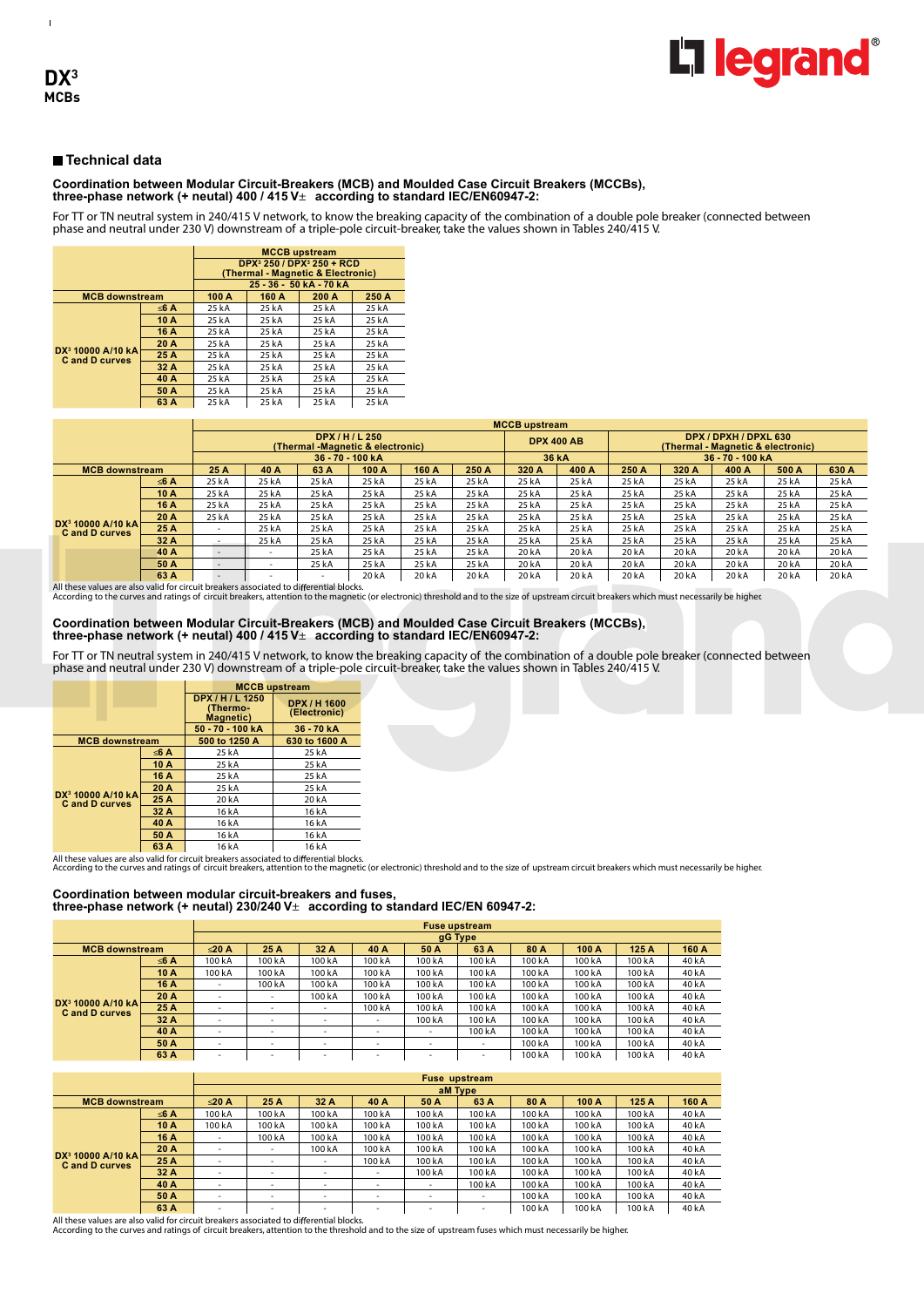**Coordination between modular circuit-breakers, three-phase network (+ neutal) 230/240 V**± **according to IEC/EN 60947-2:**

|                                            |      | <b>MCB</b> upstream      |       |       |       |                             |       |       |       |  |  |  |
|--------------------------------------------|------|--------------------------|-------|-------|-------|-----------------------------|-------|-------|-------|--|--|--|
|                                            |      |                          |       |       |       | DX <sup>3</sup> 10000/16 kA |       |       |       |  |  |  |
|                                            |      |                          |       |       |       | <b>B. C and D Curves</b>    |       |       |       |  |  |  |
| <b>MCB</b> downstream                      |      | $\leq$ 25 A              | 32 A  | 40 A  | 50 A  | 63 A                        | 80 A  | 100 A | 125 A |  |  |  |
|                                            | ≤6 A | 32 kA                    | 32 kA | 25 kA | 25 kA | 25 kA                       | 25 kA | 25 kA | 25 kA |  |  |  |
|                                            | 10 A | 32 kA                    | 32 kA | 25 kA | 25 kA | 25 kA                       | 25 kA | 25 kA | 25 kA |  |  |  |
|                                            | 16 A | 32 kA                    | 32 kA | 25 kA | 25 kA | 25 kA                       | 25 kA | 25 kA | 25 kA |  |  |  |
|                                            | 20 A | 32 kA                    | 32 kA | 25 kA | 25 kA | 25 kA                       | 25 kA | 25 kA | 25 kA |  |  |  |
| DX <sup>3</sup> 10000 A<br><b>C</b> Curves | 25 A | ۰                        | 32 kA | 25 kA | 25 kA | 25 kA                       | 25 kA | 25 kA | 25 kA |  |  |  |
|                                            | 32 A | $\overline{\phantom{a}}$ | -     | 25 kA | 25 kA | 25 kA                       | 25 kA | 25 kA | 25 kA |  |  |  |
|                                            | 40 A | $\overline{\phantom{a}}$ | -     | ۰     | 25 kA | 25 kA                       | 25 kA | 25 kA | 25 kA |  |  |  |
|                                            | 50 A | -                        | -     | ٠     | -     | 25 kA                       | 25 kA | 25 kA | 25 kA |  |  |  |
| 63 A                                       |      | $\overline{\phantom{a}}$ | -     | ۰     | -     | $\overline{\phantom{a}}$    | 25 kA | 25 kA | 25 kA |  |  |  |

|                                            |      | <b>MCB</b> upstream      |                          |                          |          |                       |       |       |       |  |  |  |
|--------------------------------------------|------|--------------------------|--------------------------|--------------------------|----------|-----------------------|-------|-------|-------|--|--|--|
|                                            |      |                          |                          |                          |          | DX <sup>3</sup> 25 kA |       |       |       |  |  |  |
| <b>MCB</b> downstream                      |      | $\leq$ 25 A              | 32 A                     | 40 A                     | 50 A     | 63 A                  | 80 A  | 100 A | 125 A |  |  |  |
|                                            | ≤6 A | 50 kA                    | 50 kA                    | 25 kA                    | 25 kA    | 25 kA                 | 25 kA | 25 kA | 25 kA |  |  |  |
|                                            | 10 A | 50 kA                    | 50 kA                    | 25 kA                    | 25 kA    | 25 kA                 | 25 kA | 25 kA | 25 kA |  |  |  |
|                                            | 16 A | 50 kA                    | 50 kA                    | 25 kA                    | 25 kA    | 25 kA                 | 25 kA | 25 kA | 25 kA |  |  |  |
|                                            | 20A  | 50 kA                    | 50 kA                    | 25 kA                    | 25 kA    | 25 kA                 | 25 kA | 25 kA | 25 kA |  |  |  |
| DX <sup>3</sup> 10000 A<br><b>C Curves</b> | 25 A | $\overline{\phantom{a}}$ | 50 kA                    | 25 kA                    | 25 kA    | 25 kA                 | 25 kA | 25 kA | 25 kA |  |  |  |
|                                            | 32 A | $\overline{\phantom{a}}$ | $\overline{\phantom{a}}$ | 25 kA                    | 25 kA    | 25 kA                 | 25 kA | 25 kA | 25 kA |  |  |  |
|                                            | 40 A | $\overline{\phantom{a}}$ | $\overline{\phantom{a}}$ | $\overline{\phantom{a}}$ | 25 kA    | 25 kA                 | 25 kA | 25 kA | 25 kA |  |  |  |
|                                            | 50 A | $\overline{\phantom{a}}$ | $\overline{\phantom{a}}$ | $\overline{\phantom{a}}$ | <b>.</b> | 25 kA                 | 25 kA | 25 kA | 25 kA |  |  |  |
|                                            | 63 A | $\overline{\phantom{a}}$ | $\sim$                   | ۰                        | <b>.</b> | ۰                     | 25 kA | 25 kA | 25 kA |  |  |  |

All these values are also valid for circuit breakers associated to RCD add-on modules.<br>According to the curves and ratings of circuit breakers, attention to the magnetic threshold and to the size of upstream circuit breake

#### **Coordination between modular circuit-breakers, three-phase network (+ neutal) 230/240 V**± **according to IEC/EN 60947-2:**

|                                            |      |                          |                          | <b>MCB</b> upstream      |                          |       |       |                          |                          |                          |       |                          |  |
|--------------------------------------------|------|--------------------------|--------------------------|--------------------------|--------------------------|-------|-------|--------------------------|--------------------------|--------------------------|-------|--------------------------|--|
|                                            |      |                          |                          | $DX3$ 36 kA              |                          |       |       |                          |                          | DX <sup>3</sup> 50 KA    |       |                          |  |
| <b>MCB</b> downstream                      |      | $\leq$ 25 A              | 32 A                     | 40 A                     | 50 A                     | 63 A  | 80 A  | $\leq$ 25 A              | 32 A                     | 40 A                     | 50 A  | 63 A                     |  |
|                                            | ≤6 A | 50 kA                    | 50 kA                    | 50 kA                    | 50 kA                    | 50 kA | 50 kA | 50 kA                    | 50 kA                    | 50 kA                    | 50 kA | 50 kA                    |  |
|                                            | 10 A | 50 kA                    | 50 kA                    | 50 kA                    | 50 kA                    | 50 kA | 50 kA | 50 kA                    | 50 kA                    | 50 kA                    | 50 kA | 50 kA                    |  |
|                                            | 16 A | 50 kA                    | 50 kA                    | 50 kA                    | 50 kA                    | 50 kA | 50 kA | 50 kA                    | 50 kA                    | 50 kA                    | 50 kA | 50 kA                    |  |
|                                            | 20 A | 50 kA                    | 50 kA                    | 50 kA                    | 50 kA                    | 50 kA | 50 kA | 50 kA                    | 50 kA                    | 50 kA                    | 50 kA | 50 kA                    |  |
| DX <sup>3</sup> 10000 A<br><b>C</b> Curves | 25 A | $\overline{\phantom{a}}$ | 50 kA                    | 50 kA                    | 50 kA                    | 50 kA | 50 kA | $\overline{\phantom{0}}$ | 50 kA                    | 50 kA                    | 50 kA | 50 kA                    |  |
|                                            | 32 A | -                        | $\overline{\phantom{a}}$ | 50 kA                    | 50 kA                    | 50 kA | 50 kA | .                        | $\overline{\phantom{0}}$ | 50 kA                    | 50 kA | 50 kA                    |  |
|                                            | 40 A | $\overline{\phantom{a}}$ |                          | $\overline{\phantom{a}}$ | 50 kA                    | 50 kA | 50 kA | $\overline{\phantom{a}}$ | $\overline{\phantom{a}}$ | $\overline{\phantom{a}}$ | 50 kA | 50 kA                    |  |
|                                            | 50 A | $\overline{\phantom{a}}$ | $\overline{\phantom{a}}$ | $\overline{\phantom{a}}$ | $\overline{\phantom{a}}$ | 50 kA | 50 kA | $\overline{\phantom{a}}$ |                          | $\overline{\phantom{a}}$ |       | 50 kA                    |  |
|                                            | 63 A | -                        | $\overline{\phantom{a}}$ | $\overline{\phantom{a}}$ | $\sim$                   |       | 50 kA | $\sim$                   | $\overline{\phantom{a}}$ | $\overline{\phantom{a}}$ |       | $\overline{\phantom{a}}$ |  |

All these values are also valid for circuit breakers associated to RCD add-on modules.<br>According to the curves and ratings of circuit breakers, attention to the magnetic threshold and to the size of upstream circuit breake

# **Coordination between Modular Circuit-Breakers (MCB) and Moulded Case Circuit Breakers (MCCBs), three-phase network (+ neutal) 230/240 V**± **according to standard IEC/EN 60947-2:**

|                                                      |      | <b>MCCB</b> upstream     |       |                          |                                                   |              |       |       |       |  |  |
|------------------------------------------------------|------|--------------------------|-------|--------------------------|---------------------------------------------------|--------------|-------|-------|-------|--|--|
|                                                      |      |                          |       |                          | DPX <sup>3</sup> 160 / DPX <sup>3</sup> 160 + RCD |              |       |       |       |  |  |
|                                                      |      |                          |       |                          |                                                   | <b>16 kA</b> |       |       |       |  |  |
| <b>MCB downstream</b>                                |      | 16A                      | 25A   | 40 A                     | 63 A                                              | 80A          | 100 A | 125A  | 160 A |  |  |
|                                                      | ≤6 A | 28 kA                    | 28 kA | 28 kA                    | 28 kA                                             | 28 kA        | 28 kA | 28 kA | 28 kA |  |  |
|                                                      | 10 A | 28 kA                    | 28 kA | 28 kA                    | 28 kA                                             | 28 kA        | 28 kA | 28 kA | 28 kA |  |  |
|                                                      | 16 A | $\overline{\phantom{a}}$ | 28 kA | 28 kA                    | 28 kA                                             | 28 kA        | 28 kA | 28 kA | 28 kA |  |  |
|                                                      | 20 A | ۰                        | 28 kA | 28 kA                    | 28 kA                                             | 28 kA        | 28 kA | 28 kA | 28 kA |  |  |
| $DX^3$ 10000 A/10 kA<br><b>C</b> and <b>D</b> curves | 25 A | ۰                        | ٠     | 28 kA                    | 28 kA                                             | 28 kA        | 28 kA | 28 kA | 28 kA |  |  |
|                                                      | 32A  | ٠                        | ٠     | 28 kA                    | 28 kA                                             | 28 kA        | 28 kA | 28 kA | 28 kA |  |  |
|                                                      | 40 A | $\overline{\phantom{a}}$ | ٠     | $\overline{\phantom{a}}$ | 28 kA                                             | 28 kA        | 28 kA | 28 kA | 28 kA |  |  |
|                                                      | 50 A | ۰                        | -     | ۰                        | 28 kA                                             | 28 kA        | 28 kA | 28 kA | 28 kA |  |  |
|                                                      | 63 A | ۰                        | -     | ۰                        | ۰                                                 | 28 kA        | 28 kA | 28 kA | 28 kA |  |  |

and these values are also a large to the element of the section of the section of the section of the section o<br>All these values are also valid for circuit breakers associated to differential blocks.<br>According to the curves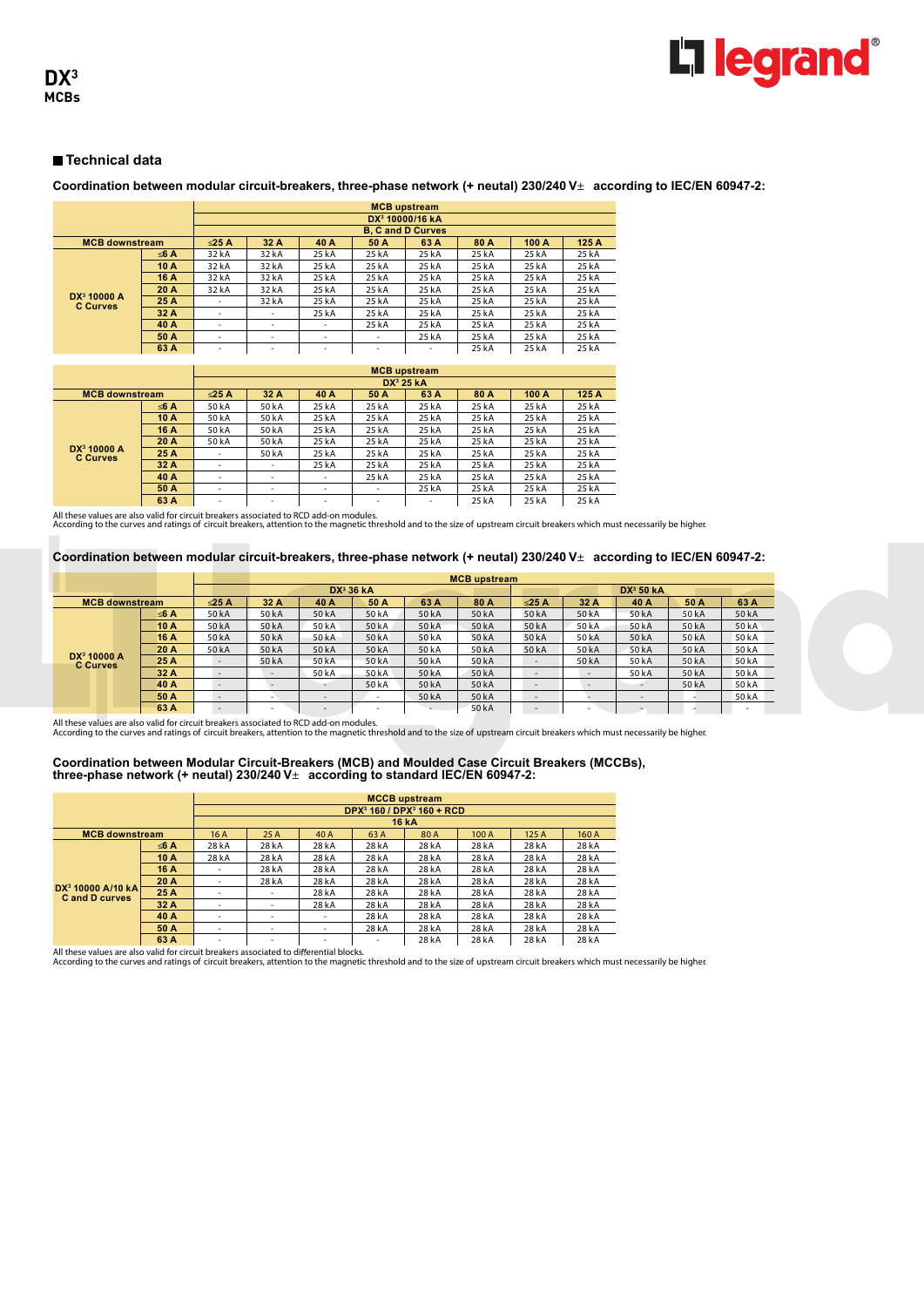

# **Coordination between Modular Circuit-Breakers (MCB) and Moulded Case Circuit Breakers (MCCBs), three-phase network (+ neutal) 230/240 V**± **according to standard IEC/EN 60947-2:**

|                               |      | <b>MCCB</b> upstream     |       |                          |                                                   |       |       |       |       |  |  |
|-------------------------------|------|--------------------------|-------|--------------------------|---------------------------------------------------|-------|-------|-------|-------|--|--|
|                               |      |                          |       |                          | DPX <sup>3</sup> 160 / DPX <sup>3</sup> 160 + RCD |       |       |       |       |  |  |
|                               |      |                          |       |                          |                                                   | 25 kA |       |       |       |  |  |
| <b>MCB downstream</b>         |      | 16 A                     | 25 A  | 40 A                     | 63 A                                              | 80 A  | 100A  | 125A  | 160 A |  |  |
|                               | ≤6 A | 40 kA                    | 40 kA | 40 kA                    | 40 kA                                             | 40 kA | 40 kA | 40 kA | 40 kA |  |  |
|                               | 10 A | 40 kA                    | 40 kA | 40 kA                    | 40 kA                                             | 40 kA | 40 kA | 40 kA | 40 kA |  |  |
|                               | 16 A | $\overline{\phantom{a}}$ | 40 kA | 40 kA                    | 40 kA                                             | 40 kA | 40 kA | 40 kA | 40 kA |  |  |
| DX <sup>3</sup> 10000 A/10 kA | 20 A | $\overline{\phantom{a}}$ | 40 kA | 40 kA                    | 40 kA                                             | 40 kA | 40 kA | 40 kA | 40 kA |  |  |
| <b>Cand D curves</b>          | 25 A | <b>.</b>                 | ۰     | 40 kA                    | 40 k A                                            | 40kA  | 40 kA | 40 kA | 40 kA |  |  |
|                               | 32 A | $\overline{\phantom{a}}$ | ٠     | 40 kA                    | 40 kA                                             | 40 kA | 40 kA | 40 kA | 40 kA |  |  |
|                               | 40 A | $\overline{\phantom{a}}$ | ٠     | $\overline{\phantom{a}}$ | 40 kA                                             | 40 kA | 40 kA | 40 kA | 40 kA |  |  |
|                               | 50 A | $\overline{\phantom{a}}$ | ۰     | ۰                        | 40 kA                                             | 40 kA | 40 kA | 40 kA | 40 kA |  |  |
| 63 A                          |      | $\overline{\phantom{a}}$ | ٠     | -                        | ٠                                                 | 40 kA | 40 kA | 40 kA | 40 kA |  |  |

|                       |      | <b>MCCB</b> upstream     |       |                          |                                                   |        |        |        |              |  |  |  |
|-----------------------|------|--------------------------|-------|--------------------------|---------------------------------------------------|--------|--------|--------|--------------|--|--|--|
|                       |      |                          |       |                          | DPX <sup>3</sup> 160 / DPX <sup>3</sup> 160 + RCD |        |        |        |              |  |  |  |
|                       |      | 36 - 50 kA               |       |                          |                                                   |        |        |        |              |  |  |  |
| <b>MCB</b> downstream |      | 16 A                     | 25 A  | 40 A                     | 63 A                                              | 80 A   | 100 A  | 125A   | 160 A        |  |  |  |
|                       | ≤6 A | 50 kA                    | 50 kA | 50 kA                    | 50 kA                                             | 50 kA  | 50 kA  | 50 kA  | 50 kA        |  |  |  |
|                       | 10A  | 50 kA                    | 50 kA | 50 kA                    | 50 kA                                             | 50 kA  | 50 kA  | 50 kA  | 50 kA        |  |  |  |
|                       | 16 A | $\overline{\phantom{a}}$ | 50 kA | 50 kA                    | 50 kA                                             | 50 kA  | 50 kA  | 50 kA  | 50 kA        |  |  |  |
|                       | 20 A | $\overline{\phantom{a}}$ | 50 kA | 50 kA                    | 50 kA                                             | 50 kA  | 50 kA  | 50 kA  | 50 kA        |  |  |  |
| $DX^3$ 10000 A/10 kA  | 25 A | ۰                        | ۰     | 50 kA                    | 50 kA                                             | 50 kA  | 50 kA  | 50 kA  | 50 kA        |  |  |  |
| <b>Cand D curves</b>  | 32 A | ۰                        | ۰     | 50 kA                    |                                                   | 50 kA  | 50 kA  | 50 kA  | 50 kA        |  |  |  |
|                       | 40 A | ۰                        | ۰     | $\overline{\phantom{a}}$ | 50 kA                                             | 50 kA  | 50 kA  | 50 kA  | 50 kA        |  |  |  |
|                       | 50 A |                          |       |                          | 50 kA                                             | 50 kA  | 50 kA  | 50 kA  | 50 kA        |  |  |  |
|                       | 63 A |                          |       |                          |                                                   | 50 k A | 50 L A | 50 L A | <b>50 LA</b> |  |  |  |

and these values are also and the case of the contribution of the contribution of the set of the set of the se<br>All these values are also valid for circuit breakers associated to differential blocks.<br>According to the curves

# **Coordination between Modular Circuit-Breakers (MCB) and Moulded Case Circuit Breakers (MCCBs), three-phase network (+ neutal) 230/240 V**± **according to standard IEC/EN 60947-2:**

|                                                       |      |       |                                                                                      | <b>MCCB</b> upstream |                   |
|-------------------------------------------------------|------|-------|--------------------------------------------------------------------------------------|----------------------|-------------------|
|                                                       |      |       | DPX <sup>3</sup> 250 / DPX <sup>3</sup> 250 + RCD<br>(Thermal-magnetic & electronic) |                      |                   |
|                                                       |      |       |                                                                                      | 25 kA                |                   |
| <b>MCB</b> downstream                                 |      | 100 A | 160 A                                                                                | 200 A                | 250 A             |
|                                                       | ≤6 A | 40 kA | 40 kA                                                                                | 40 kA                | 40 kA             |
|                                                       | 10 A | 40kA  | 40kA                                                                                 | 40kA                 | 40kA              |
|                                                       | 16 A | 40 kA | 40kA                                                                                 | 40 kA                | 40kA              |
|                                                       | 20 A | 40kA  | 40 kA                                                                                | 40 kA                | 40 kA             |
| DX <sup>3</sup> 10000 A/10 kA<br><b>Cand D curves</b> | 25 A | 40 kA | 40 kA                                                                                | 40 kA                | 40 kA             |
|                                                       | 32 A | 40 kA | 40 kA                                                                                | 40 kA                | 40 kA             |
|                                                       | 40 A | 40 kA | 40 kA                                                                                | 40 kA                | 40 kA             |
|                                                       | 50 A | 40 kA | 40 kA                                                                                | 40 kA                | 40 kA             |
|                                                       | 63 A | AOVA  | $A \cap L \Delta$                                                                    | $A \cap L \Delta$    | $A \cap L \Delta$ |

**All these values are also valid for circuit breakers associated to differential blocks.**<br>All these values are also valid for circuit breakers associated to differential blocks.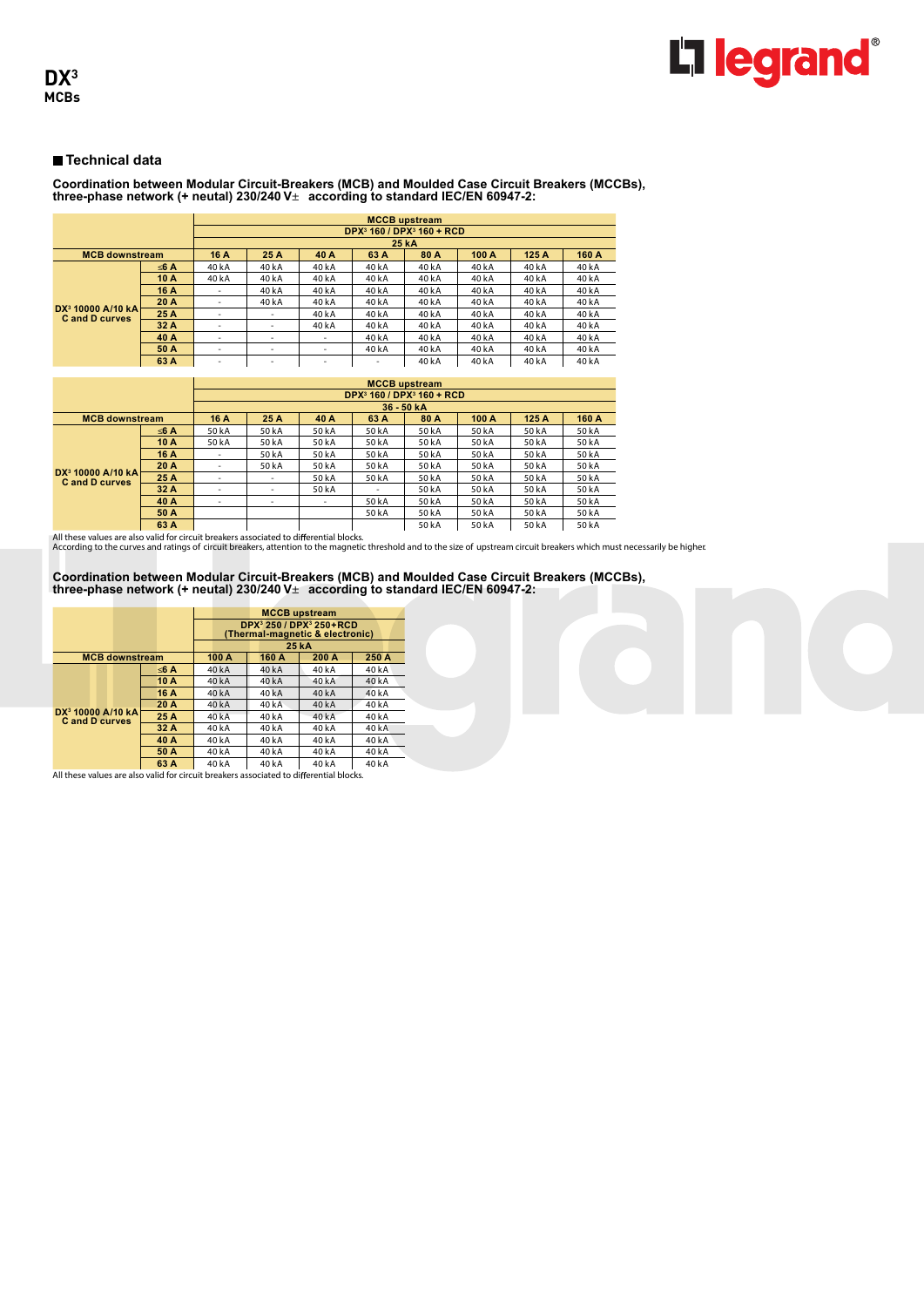

# **Coordination between Modular Circuit-Breakers (MCB) and Moulded Case Circuit Breakers (MCCBs), three phase network (+ neutal) 230/240 V**± **according to standard IEC/EN 60947-2:**

|                                                               |      | <b>MCCB</b> upstream |                                                                                      |       |       |                                                    |                          |                          |       |       |       |  |  |
|---------------------------------------------------------------|------|----------------------|--------------------------------------------------------------------------------------|-------|-------|----------------------------------------------------|--------------------------|--------------------------|-------|-------|-------|--|--|
|                                                               |      |                      | DPX <sup>3</sup> 250 / DPX <sup>3</sup> 250 + RCD<br>(Thermal-magnetic & electronic) |       |       | DPX / H / L 250<br>(Thermal-magnetic & electronic) |                          |                          |       |       |       |  |  |
|                                                               |      |                      | 36 50 70 kA                                                                          |       |       | 36 70 100 kA                                       |                          |                          |       |       |       |  |  |
| <b>MCB downstream</b>                                         |      | 100A                 | 160 A                                                                                | 200 A | 250 A | 25 A                                               | 40 A                     | 63 A                     | 100 A | 160 A | 250 A |  |  |
|                                                               | ≤6 A | 50 kA                | 50 kA                                                                                | 50 kA | 50 kA | 50 kA                                              | 50 kA                    | 50 kA                    | 50 kA | 50 kA | 50 kA |  |  |
|                                                               | 10 A | 50 kA                | 50 kA                                                                                | 50 kA | 50 kA | 50 kA                                              | 50 kA                    | 50 kA                    | 50 kA | 50 kA | 50 kA |  |  |
|                                                               | 16 A | 50 kA                | 50 kA                                                                                | 50 kA | 50 kA | 50 kA                                              | 50 kA                    | 50 kA                    | 50 kA | 50 kA | 50 kA |  |  |
|                                                               | 20 A | 50 kA                | 50 kA                                                                                | 50 kA | 50 kA | 50 kA                                              | 50 kA                    | 50 kA                    | 50 kA | 50 kA | 50 kA |  |  |
| DX <sup>3</sup> 10000 A/10 kA<br><b>C</b> and <b>D</b> curves | 25 A | 50 kA                | 50 kA                                                                                | 50 kA | 50 kA | ٠                                                  | 50 kA                    | 50 kA                    | 50 kA | 50 kA | 50 kA |  |  |
|                                                               | 32A  | 50 kA                | 50 kA                                                                                | 50 kA | 50 kA | ۰                                                  | 50 kA                    | 50 kA                    | 50 kA | 50 kA | 50 kA |  |  |
|                                                               | 40 A | 50 kA                | 50 kA                                                                                | 50 kA | 50 kA | ٠                                                  | $\overline{\phantom{a}}$ | 50 kA                    | 50 kA | 50 kA | 50 kA |  |  |
|                                                               | 50 A | 50 kA                | 50 kA                                                                                | 50 kA | 50 kA | ٠                                                  | $\overline{\phantom{a}}$ | 50 kA                    | 50 kA | 50 kA | 50 kA |  |  |
|                                                               | 63 A | 50 kA                | 50 kA                                                                                | 50 kA | 50 kA | ۰                                                  |                          | $\overline{\phantom{a}}$ | 50 kA | 50 kA | 50 kA |  |  |

|                                              |      |       |                   | <b>MCCB</b> upstream |       |                                                            |       |       |
|----------------------------------------------|------|-------|-------------------|----------------------|-------|------------------------------------------------------------|-------|-------|
|                                              |      |       | <b>DPX 400 AB</b> |                      |       | DPX / DPXH / DPXL 630MT<br>(Thermal-magnetic & electronic) |       |       |
|                                              |      |       | 36 kA             |                      |       | 36 - 70 - 100 kA                                           |       |       |
| <b>MCB downstream</b>                        |      | 320 A | 400 A             | 250 A                | 320 A | 400 A                                                      | 500 A | 630 A |
|                                              | ≤6 A | 50 kA | 50 kA             | 50 kA                | 50 kA | 50 kA                                                      | 50 kA | 50 kA |
|                                              | 10 A | 50 kA | 50 kA             | 50 kA                | 50 kA | 50 kA                                                      | 50 kA | 50 kA |
|                                              | 16 A | 50 kA | 50 kA             | 50 kA                | 50 kA | 50 kA                                                      | 50 kA | 50 kA |
|                                              | 20 A | 50 kA | 50 kA             | 50 kA                | 50 kA | 50 kA                                                      | 50 kA | 50 kA |
| $DX^3$ 10000 A/10 kA<br><b>Cand D curves</b> | 25 A | 50 kA | 50 kA             | 50 kA                | 50 kA | 50 kA                                                      | 50 kA | 50 kA |
|                                              | 32A  | 50 kA | 50 kA             | 50 kA                | 50 kA | 50 kA                                                      | 50 kA | 50 kA |
|                                              | 40 A | 50 kA | 50 kA             | 50 kA                | 50 kA | 50 kA                                                      | 50 kA | 50 kA |
|                                              | 50 A | 36 kA | 36 kA             | 36 kA                | 36 kA | 36 kA                                                      | 36 kA | 36 kA |
|                                              | 63 A | 36 kA | 36 kA             | 36 kA                | 36 kA | 36 kA                                                      | 36 kA | 36 kA |

All these values are also valid for circuit breakers associated to differential blocks.<br>According to the curves and ratings of circuit breakers, attention to the magnetic (or electronic) threshold and to the size of upstre

# **Coordination between Modular Circuit-Breakers(MCB) and Moulded Case Circuit Breakers (MCCBs), three phase network (+ neutal) 230/240 V**± **according to standard IEC/EN 60947-2:**

|                                                       |      | <b>MCCB</b> upstream                       |                              |
|-------------------------------------------------------|------|--------------------------------------------|------------------------------|
|                                                       |      | DPX / H / L 1250<br>(Thermal-<br>magnetic) | DPX / H 1600<br>(electronic) |
|                                                       |      | 50 70 100 kA                               | 36 70 kA                     |
| <b>MCB downstream</b>                                 |      | 500 to 1250 A                              | 630 to 1600 A                |
|                                                       | ≤6 A | 50 kA                                      | 50 kA                        |
|                                                       | 10 A | 50 kA                                      | 50 kA                        |
|                                                       | 16 A | 50 kA                                      | 50 kA                        |
|                                                       | 20 A | 50 kA                                      | 50 kA                        |
| DX <sup>3</sup> 10000 A/10 kA<br><b>Cand D curves</b> | 25 A | 50 kA                                      | 50 kA                        |
|                                                       | 32 A | 50 kA                                      | 50 kA                        |
|                                                       | 40 A | 50 kA                                      | 50 kA                        |
|                                                       | 50 A | 36 kA                                      | 36 kA                        |
|                                                       | 63 A | 36 L A                                     | 36kA                         |

Net the section of the section of the S6 A → 36 kA<br>All these values are also valid for circuit breakers associated to differential blocks.<br>According to the curves and ratings of circuit breakers, attention to the magnetic

#### **Selectivity between two levels of protection**

• downstream circuit breaker must always have a magnetic threshold and a rated current lower than those of the upstream protection. • Seleictiivity ted total (T) if there is selectivity up to the value of breaking capacity (according to IEC / EN 60947-2) of the downstream circuit breaker.

#### **Selectivity between modular circuits breakers and fuses:**

 $\overline{\mathsf{S}}$ eldictiitity 400 V $\pm$  : values in Ampere.

|                                                      |      | <b>Fuse upstream</b>     |        |      |                          |       |       |       |       |  |  |  |
|------------------------------------------------------|------|--------------------------|--------|------|--------------------------|-------|-------|-------|-------|--|--|--|
|                                                      |      | gG Type                  |        |      |                          |       |       |       |       |  |  |  |
| <b>MCB downstream</b>                                |      | 32 A                     | 40 A   | 50 A | 63 A                     | 80 A  | 100 A | 125A  | 160 A |  |  |  |
|                                                      | ≤6 A | 1300                     | 1900   | 2500 | 4000                     | 4600  | 11000 |       |       |  |  |  |
|                                                      | 10 A | $\overline{\phantom{a}}$ | 1600   | 2200 | 3200                     | 3600  | 7000  | 11000 |       |  |  |  |
|                                                      | 16 A | $\overline{\phantom{a}}$ | 1400   | 1800 | 2600                     | 3000  | 5600  | 8000  | 15000 |  |  |  |
|                                                      | 20 A | $\overline{\phantom{a}}$ | 1200   | 1500 | 2200                     | 2500  | 4600  | 6300  | 10000 |  |  |  |
| $DX^3$ 10000 A/10 kA<br><b>C</b> and <b>D</b> curves | 25 A | -                        | $\sim$ | 1300 | 2000                     | 2200  | 4100  | 5500  | 9000  |  |  |  |
|                                                      | 32 A | $\overline{\phantom{a}}$ | ٠      | 1200 | 1700                     | 1900  | 3500  | 4500  | 8000  |  |  |  |
|                                                      | 40 A | $\overline{\phantom{a}}$ | ۰      | ۰    | $\overline{\phantom{a}}$ | 1700  | 3000  | 4000  | 6000  |  |  |  |
|                                                      | 50 A | $\overline{\phantom{a}}$ | ۰      | ۰    | $\overline{\phantom{a}}$ | 16000 | 2600  | 3500  | 5000  |  |  |  |
|                                                      | 63 A | $\overline{\phantom{a}}$ | $\sim$ | ۰    | ۰                        | ۰     | 2400  | 3300  | 5000  |  |  |  |

|                               |      |                          |                          |                          |                          | <b>Fuse upstream</b>     |       |       |       |       |
|-------------------------------|------|--------------------------|--------------------------|--------------------------|--------------------------|--------------------------|-------|-------|-------|-------|
|                               |      |                          |                          |                          |                          | aM Type                  |       |       |       |       |
| <b>MCB</b> downstream         |      | 25 A                     | 32 A                     | 40 A                     | 50 A                     | 63 A                     | 80 A  | 100 A | 125 A | 160 A |
| DX <sup>3</sup> 10000 A/10 kA | ≤6 A | 1000                     | 1600                     | 2100                     | 3200                     | 6200                     | 15000 |       |       |       |
| <b>C</b> and <b>D</b> curves  | 10 A | $\sim$                   | 1100                     | 1700                     | 2500                     | 5000                     | 7800  | 12000 |       |       |
|                               | 16 A | $\overline{\phantom{a}}$ | 1000                     | 1400                     | 2100                     | 4000                     | 6000  | 9000  |       |       |
|                               | 20 A | -                        | $\overline{\phantom{a}}$ | 1300                     | 1800                     | 3400                     | 5100  | 7000  | 14000 |       |
|                               | 25 A | $\overline{\phantom{a}}$ | $\overline{\phantom{a}}$ | 1100                     | 1600                     | 3000                     | 4500  | 6000  | 9300  | 14000 |
|                               | 32 A | $\overline{\phantom{a}}$ | $\overline{\phantom{a}}$ | $\overline{\phantom{a}}$ | 1300                     | 2400                     | 3800  | 5000  | 7700  | 9000  |
|                               | 40 A | $\overline{\phantom{a}}$ | $\overline{\phantom{a}}$ | ٠                        | $\overline{\phantom{a}}$ | 2100                     | 3100  | 4200  | 6400  | 7000  |
|                               | 50 A | $\overline{\phantom{a}}$ | $\overline{\phantom{a}}$ | -                        | $\overline{\phantom{a}}$ | 2000                     | 2900  | 3700  | 6000  | 6000  |
|                               | 63 A | $\overline{\phantom{a}}$ | $\overline{\phantom{a}}$ | ۰                        | $\sim$                   | $\overline{\phantom{a}}$ | 2800  | 3500  | 5500  | 6000  |

T = Total discrimination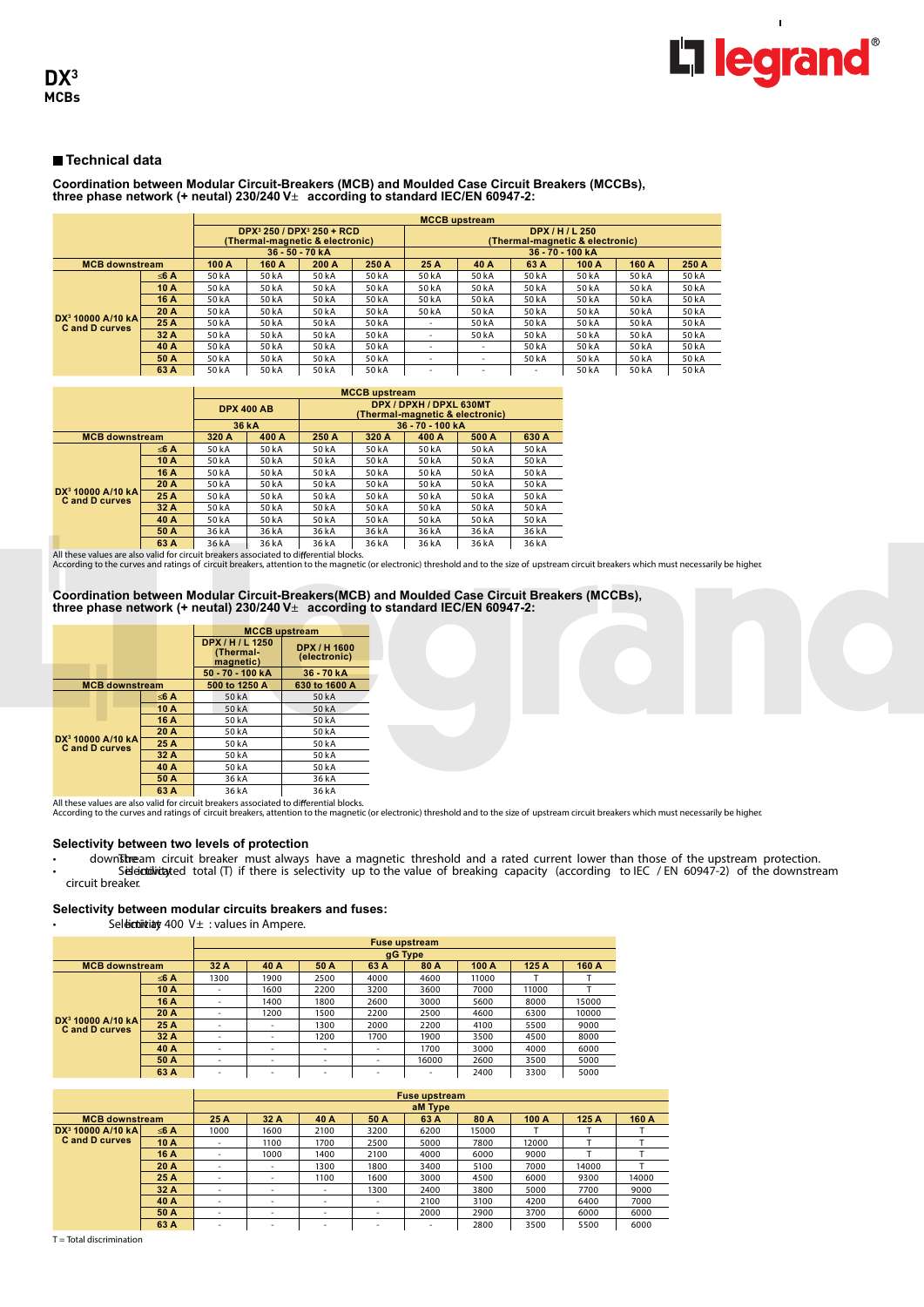

#### **Selectivity between modular circuits breakers:**

Selectivity limit at 400 V  $\pm$  : values in Ampere.

|                                                       |      | <b>MCB</b> upstream      |      |                          |                          |                          |                          |                          |                          |                          |       |       |  |
|-------------------------------------------------------|------|--------------------------|------|--------------------------|--------------------------|--------------------------|--------------------------|--------------------------|--------------------------|--------------------------|-------|-------|--|
|                                                       |      |                          |      |                          |                          |                          | DX <sup>3</sup> 25 kA    |                          |                          |                          |       |       |  |
| <b>MCB downstream</b>                                 |      | 10 A                     | 16 A | 20 A                     | 25 A                     | 32 A                     | 40 A                     | 50 A                     | 63 A                     | 80 A                     | 100 A | 125 A |  |
|                                                       | ≤6 A | 40                       | 64   | 80                       | 100                      | 700                      | 1200                     | 1500                     | 3000                     | 4000                     |       |       |  |
|                                                       | 10 A | $\overline{\phantom{0}}$ | 64   | 80                       | 100                      | 500                      | 700                      | 1000                     | 1800                     | 3000                     | 5000  |       |  |
|                                                       | 16 A |                          | ۰    | 80                       | 100                      | 300                      | 500                      | 700                      | 1300                     | 2000                     | 3600  | 5500  |  |
|                                                       | 20 A | ۰                        | ۰    | $\overline{\phantom{a}}$ | 100                      | $\sim$                   | 400                      | 500                      | 1000                     | 1600                     | 3000  | 4000  |  |
| DX <sup>3</sup> 10000 A/10 kA<br><b>Cand D curves</b> | 25 A | ۰                        | ۰    | $\overline{\phantom{a}}$ | $\overline{\phantom{a}}$ | $\overline{\phantom{0}}$ |                          | 500                      | 800                      | 1300                     | 2400  | 3300  |  |
|                                                       | 32 A | ۰.                       | ۰    | $\overline{\phantom{a}}$ | $\overline{\phantom{a}}$ | $\overline{\phantom{0}}$ |                          | 500                      | 600                      | 1000                     | 1800  | 2700  |  |
|                                                       | 40 A | $\overline{\phantom{0}}$ | -    | $\overline{\phantom{a}}$ | $\overline{\phantom{a}}$ | $\overline{\phantom{0}}$ | -                        | $\overline{\phantom{a}}$ | 600                      | 800                      | 1600  | 2400  |  |
|                                                       | 50 A | $\overline{\phantom{a}}$ | ٠    | $\overline{\phantom{a}}$ | $\overline{\phantom{a}}$ | $\overline{\phantom{0}}$ | -                        | $\overline{\phantom{a}}$ | $\overline{\phantom{a}}$ | 800                      | 900   | 1700  |  |
|                                                       | 63 A | ۰.                       | -    | ٠                        | $\overline{\phantom{a}}$ | $\overline{\phantom{0}}$ | $\overline{\phantom{a}}$ | $\overline{\phantom{a}}$ | $\overline{\phantom{a}}$ | $\overline{\phantom{a}}$ | 900   | 1200  |  |

|                                                       |      |                          | <b>MCB</b> upstream |                          |                          |                          |                          |                          |                          |      |       |       |  |  |
|-------------------------------------------------------|------|--------------------------|---------------------|--------------------------|--------------------------|--------------------------|--------------------------|--------------------------|--------------------------|------|-------|-------|--|--|
|                                                       |      |                          |                     |                          |                          |                          | $DX^3$ 25 kA             |                          |                          |      |       |       |  |  |
| <b>MCB</b> downstream                                 |      | 10 A                     | 16 A                | 20 A                     | 25 A                     | 32 A                     | 40 A                     | 50 A                     | 63 A                     | 80 A | 100 A | 125 A |  |  |
|                                                       | ≤6 A | 75                       | 120                 | 150                      | 187                      | 700                      | 1200                     | 1500                     | 3000                     | 4000 |       |       |  |  |
|                                                       | 10 A | -                        | 120                 | 150                      | 187                      | 500                      | 700                      | 1000                     | 1800                     | 3000 | 5000  |       |  |  |
|                                                       | 16 A | -                        | -                   | 150                      | 187                      | 300                      | 500                      | 700                      | 1300                     | 2000 | 3600  | 5500  |  |  |
|                                                       | 20 A | -                        | -                   | $\overline{\phantom{a}}$ | 187                      | 300                      | 400                      | 500                      | 1000                     | 1600 | 3000  | 4000  |  |  |
| DX <sup>3</sup> 10000 A/10 kA<br><b>Cand D curves</b> | 25 A |                          |                     | $\overline{\phantom{0}}$ |                          | 240                      | 400                      | 500                      | 800                      | 1300 | 2400  | 3300  |  |  |
|                                                       | 32 A | -                        | -                   | $\overline{\phantom{a}}$ | $\overline{\phantom{a}}$ | $\overline{\phantom{a}}$ | 300                      | 500                      | 600                      | 1000 | 1800  | 2700  |  |  |
|                                                       | 40 A |                          |                     | $\overline{\phantom{a}}$ |                          |                          |                          | 400                      | 600                      | 800  | 1600  | 2400  |  |  |
|                                                       | 50 A | $\overline{\phantom{a}}$ | -                   | $\overline{\phantom{a}}$ | -                        | $\overline{\phantom{a}}$ |                          | $\overline{\phantom{a}}$ | 500                      | 800  | 900   | 1700  |  |  |
|                                                       | 63 A | $\sim$                   | -                   | $\overline{\phantom{a}}$ | $\overline{\phantom{a}}$ | $\sim$                   | $\overline{\phantom{a}}$ | $\sim$                   | $\overline{\phantom{a}}$ | 650  | 900   | 1200  |  |  |

 $T =$  Total discrimination

# **Selectivity between modular circuits breakers:**

Selectivity limit at 400 V  $\pm$  : values in Ampere.

|                                                       |      |                          |                          | <b>MCB</b> upstream      |                          |      |                          |                          |        |      |       |      |  |
|-------------------------------------------------------|------|--------------------------|--------------------------|--------------------------|--------------------------|------|--------------------------|--------------------------|--------|------|-------|------|--|
|                                                       |      |                          |                          |                          |                          |      | DX <sup>3</sup> 25 kA    |                          |        |      |       |      |  |
| <b>MCB downstream</b>                                 |      | 10 A                     | 16 A                     | 20 A                     | 25 A                     | 32 A | 40 A                     | 50 A                     | 63 A   | 80 A | 100 A | 125A |  |
|                                                       | ≤6 A | 120                      | 192                      | 240                      | 500                      | 700  | 1200                     | 1500                     | 3000   | 4000 |       |      |  |
|                                                       | 10 A | $\overline{\phantom{a}}$ | 192                      | 240                      | 300                      | 500  | 700                      | 1000                     | 1800   | 3000 | 5000  |      |  |
|                                                       | 16 A | $\overline{\phantom{0}}$ | $\overline{\phantom{0}}$ | 240                      | 300                      | 384  | 500                      | 700                      | 1300   | 2000 | 3600  | 5500 |  |
|                                                       | 20 A | $\overline{\phantom{a}}$ | $\overline{\phantom{a}}$ | $\overline{\phantom{0}}$ | 300                      | 384  | 480                      | 600                      | 1000   | 1600 | 3000  | 4000 |  |
| DX <sup>3</sup> 10000 A/10 kA<br><b>Cand D curves</b> | 25 A | $\overline{\phantom{a}}$ | $\overline{\phantom{a}}$ |                          | $\sim$                   | 384  | 480                      | 600                      | 800    | 1300 | 2400  | 3300 |  |
|                                                       | 32 A | $\overline{\phantom{a}}$ | $\overline{\phantom{a}}$ |                          | $\sim$                   |      | 480                      | 600                      | 756    | 1100 | 1450  | 2700 |  |
|                                                       | 40 A | $\overline{\phantom{0}}$ | $\overline{\phantom{0}}$ |                          | -                        | -    | $\sim$                   | 600                      | 756    | 1000 | 1250  | 2400 |  |
|                                                       | 50 A | $\overline{\phantom{0}}$ |                          | $\overline{\phantom{a}}$ | $\overline{\phantom{a}}$ | -    | $\overline{\phantom{a}}$ | $\overline{\phantom{a}}$ | 756    | 950  | 1200  | 1700 |  |
|                                                       | 63 A | $\overline{\phantom{0}}$ |                          | $\overline{\phantom{a}}$ | $\sim$                   |      | $\overline{\phantom{a}}$ | $\overline{a}$           | $\sim$ | 950  | 1200  | 1500 |  |

|                                                       |      |                          |                          |      |                          | DX <sup>3</sup> 36 kA    |                          |                          |          |      |
|-------------------------------------------------------|------|--------------------------|--------------------------|------|--------------------------|--------------------------|--------------------------|--------------------------|----------|------|
| <b>MCB downstream</b>                                 |      | 10 A                     | 16 A                     | 20 A | 25 A                     | 32 A                     | 40 A                     | 50 A                     | 63 A     | 80 A |
|                                                       | ≤6 A | 75                       | 120                      | 170  | 500                      | 700                      | 1200                     | 1500                     | 3000     | 4000 |
|                                                       | 10 A | $\overline{\phantom{a}}$ | 120                      | 150  | 210                      | 500                      | 700                      | 1000                     | 1800     | 3000 |
|                                                       | 16 A | -                        | -                        | 150  | 187                      | 300                      | 500                      | 700                      | 1300     | 2000 |
|                                                       | 20 A | $\sim$                   | <b>.</b>                 | -    | 187                      | 300                      | 400                      | 500                      | 1000     | 1600 |
| DX <sup>3</sup> 10000 A/10 kA<br><b>Cand D curves</b> | 25 A | $\overline{\phantom{a}}$ | $\overline{\phantom{a}}$ | -    | ۰.                       | 240                      | 400                      | 500                      | 800      | 1300 |
|                                                       | 32 A | $\overline{\phantom{a}}$ | $\overline{\phantom{a}}$ | ۰    | $\overline{\phantom{a}}$ | $\overline{\phantom{a}}$ | 300                      | 500                      | 600      | 1000 |
|                                                       | 40 A | $\overline{\phantom{a}}$ | $\overline{\phantom{a}}$ | ۰    | $\overline{\phantom{a}}$ | $\overline{\phantom{a}}$ | $\overline{\phantom{a}}$ | 400                      | 600      | 800  |
|                                                       | 50 A | $\overline{\phantom{a}}$ | $\overline{\phantom{a}}$ | ۰    | $\overline{\phantom{a}}$ | $\overline{\phantom{a}}$ | ۰                        | $\overline{\phantom{a}}$ | 500      | 800  |
|                                                       | 63 A | -                        | -                        | -    | ۰.                       | <b>.</b>                 | $\sim$                   | <b>.</b>                 | <b>.</b> | 650  |

T = Total discrimination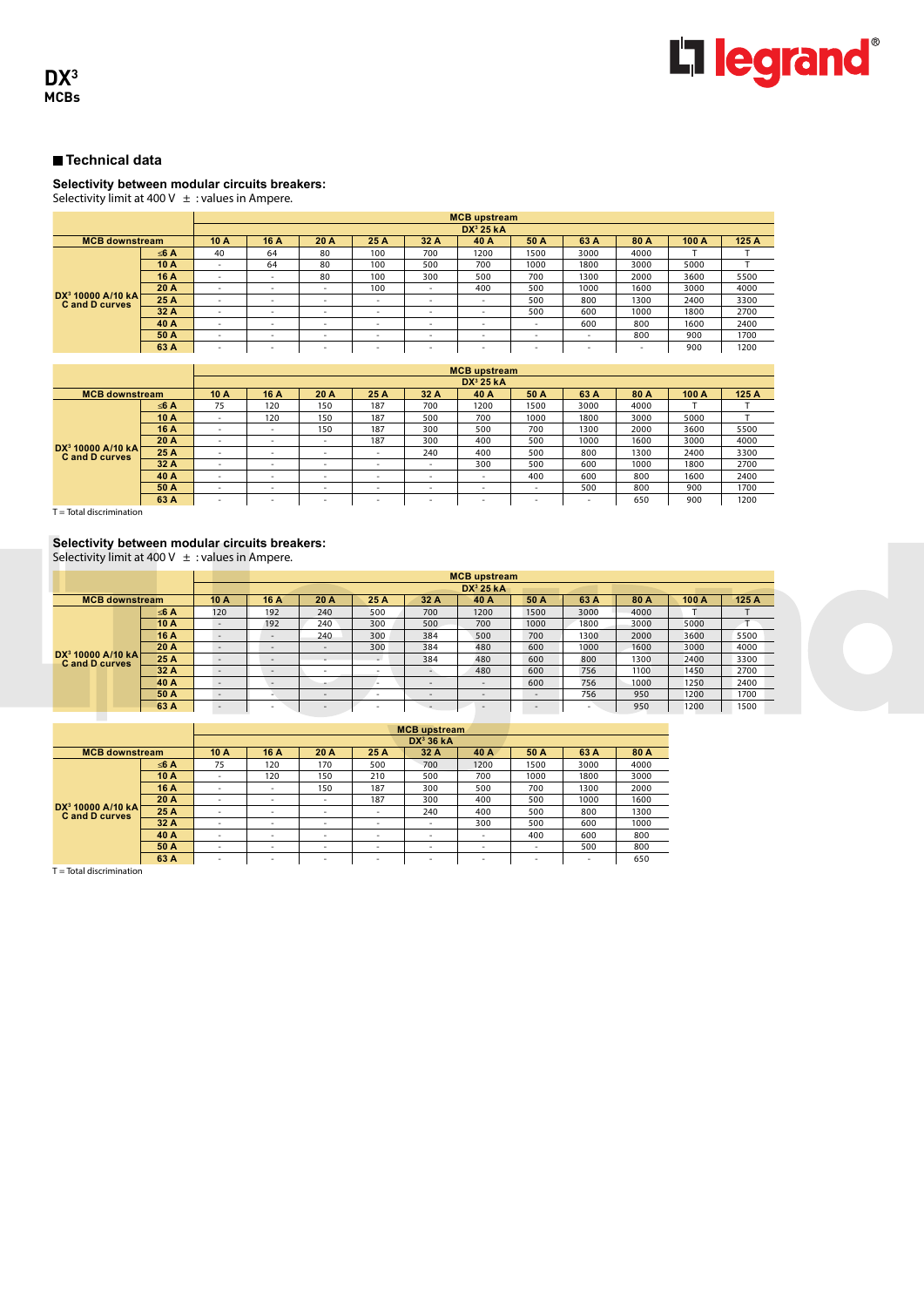

#### **Selectivity between modular circuits breakers:**

Selectivity limit at 415 V  $\pm$  : values in Ampere.

|                                              |      | <b>MCB</b> upstream      |                          |                          |                          |                          |                          |                          |                          |  |  |  |
|----------------------------------------------|------|--------------------------|--------------------------|--------------------------|--------------------------|--------------------------|--------------------------|--------------------------|--------------------------|--|--|--|
|                                              |      |                          |                          |                          |                          | DX <sup>3</sup> 50 kA    |                          |                          |                          |  |  |  |
| <b>MCB downstream</b>                        |      | 10A                      | 16 A                     | 20 A                     | 25 A                     | 32 A                     | 40 A                     | 50 A                     | 63 A                     |  |  |  |
|                                              | ≤6 A | $\overline{\phantom{a}}$ | 64                       | 170                      | 500                      | 700                      | 1200                     | 1500                     | 3000                     |  |  |  |
|                                              | 10 A | $\overline{\phantom{a}}$ | ۰                        | 150                      | 210                      | 500                      | 700                      | 1000                     | 1800                     |  |  |  |
|                                              | 16 A | $\overline{\phantom{a}}$ | ۰                        | $\overline{\phantom{a}}$ | $\overline{\phantom{a}}$ | 300                      | 500                      | 700                      | 1300                     |  |  |  |
|                                              | 20 A | $\overline{\phantom{a}}$ | ۰                        | $\overline{\phantom{a}}$ | $\overline{\phantom{a}}$ | $\overline{\phantom{a}}$ | 400                      | 500                      | 1000                     |  |  |  |
| $DX^3$ 10000 A/10 kA<br><b>Cand D curves</b> | 25 A | $\overline{\phantom{a}}$ | $\overline{\phantom{a}}$ | $\overline{\phantom{a}}$ | $\overline{\phantom{a}}$ | $\overline{\phantom{a}}$ | $\overline{\phantom{a}}$ | 500                      | 800                      |  |  |  |
|                                              | 32 A | $\overline{\phantom{a}}$ | ٠                        | $\overline{\phantom{a}}$ | $\overline{\phantom{a}}$ | $\overline{\phantom{a}}$ | $\overline{\phantom{a}}$ | 500                      | 600                      |  |  |  |
|                                              | 40 A | $\overline{\phantom{a}}$ | ٠                        | $\overline{\phantom{a}}$ | $\overline{\phantom{a}}$ | ۰                        | ٠                        | $\overline{\phantom{a}}$ | 600                      |  |  |  |
|                                              | 50 A | $\overline{\phantom{a}}$ | ۰                        | $\overline{\phantom{a}}$ | $\overline{\phantom{a}}$ | ۰                        | ۰                        | $\overline{\phantom{a}}$ | $\overline{\phantom{a}}$ |  |  |  |
|                                              | 63 A | ۰                        | ۰                        | $\overline{\phantom{a}}$ | $\overline{\phantom{a}}$ | ۰                        | ۰                        | $\overline{\phantom{a}}$ | -                        |  |  |  |

|                                                       |                       | <b>MCB</b> upstream      |                          |      |                          |                          |                          |                          |      |  |  |
|-------------------------------------------------------|-----------------------|--------------------------|--------------------------|------|--------------------------|--------------------------|--------------------------|--------------------------|------|--|--|
|                                                       | DX <sup>3</sup> 50 kA |                          |                          |      |                          |                          |                          |                          |      |  |  |
| <b>MCB downstream</b>                                 |                       | 10A                      | 16 A                     | 20 A | 25 A                     | 32 A                     | 40 A                     | 50 A                     | 63 A |  |  |
|                                                       | ≤6 A                  | 75                       | 120                      | 170  | 500                      | 700                      | 1200                     | 1500                     | 3000 |  |  |
|                                                       | 10 A                  | $\overline{\phantom{a}}$ | 120                      | 150  | 210                      | 500                      | 700                      | 1000                     | 1800 |  |  |
|                                                       | 16 A                  | $\overline{\phantom{a}}$ | $\overline{\phantom{a}}$ | 150  | 187                      | 300                      | 500                      | 700                      | 1300 |  |  |
|                                                       | 20 A                  | $\overline{\phantom{a}}$ | $\overline{\phantom{a}}$ | ۰    | 187                      | 300                      | 400                      | 500                      | 1000 |  |  |
| DX <sup>3</sup> 10000 A/10 kA<br><b>Cand D curves</b> | 25 A                  | $\overline{\phantom{a}}$ | $\overline{\phantom{a}}$ | ۰    | $\overline{\phantom{a}}$ | 240                      | 400                      | 500                      | 800  |  |  |
|                                                       | 32 A                  | $\overline{\phantom{a}}$ | $\overline{\phantom{a}}$ | ۰    | $\overline{\phantom{a}}$ | $\overline{\phantom{a}}$ | 300                      | 500                      | 600  |  |  |
|                                                       | 40 A                  | $\overline{\phantom{a}}$ | $\overline{\phantom{a}}$ | ۰    | $\overline{\phantom{a}}$ | $\overline{\phantom{a}}$ | $\overline{\phantom{a}}$ | 400                      | 600  |  |  |
|                                                       | 50 A                  | $\overline{\phantom{a}}$ | $\overline{\phantom{a}}$ | ۰    | $\overline{\phantom{a}}$ | $\overline{\phantom{a}}$ | ۰                        | $\overline{\phantom{a}}$ | 500  |  |  |
|                                                       | 63 A                  | $\overline{\phantom{a}}$ | $\overline{\phantom{a}}$ | ۰    | $\overline{\phantom{a}}$ | $\overline{\phantom{a}}$ | ۰                        | -                        |      |  |  |

### **Selectivity between modular circuits breakers:**

Selectivity limit at 415 V  $\pm$  : values in Ampere.

|                                                       |      |                          | <b>MCB</b> upstream      |                          |                          |                          |                          |                          |      |  |  |
|-------------------------------------------------------|------|--------------------------|--------------------------|--------------------------|--------------------------|--------------------------|--------------------------|--------------------------|------|--|--|
|                                                       |      |                          | DX <sup>3</sup> 50 kA    |                          |                          |                          |                          |                          |      |  |  |
| <b>MCB</b> downstream                                 |      | 10A                      | 16 A                     | 20 A                     | 25 A                     | 32A                      | 40 A                     | 50 A                     | 63 A |  |  |
|                                                       | ≤6 A | 120                      | 192                      | 240                      | 500                      | 700                      | 1200                     | 1500                     | 3000 |  |  |
|                                                       | 10 A | $\overline{\phantom{a}}$ | 192                      | 240                      | 300                      | 500                      | 700                      | 1000                     | 1800 |  |  |
| DX <sup>3</sup> 10000 A/10 kA<br><b>Cand D curves</b> | 16 A | $\overline{\phantom{m}}$ | $\overline{\phantom{a}}$ | 240                      | 300                      | 384                      | 500                      | 700                      | 1300 |  |  |
|                                                       | 20A  | $\overline{\phantom{m}}$ | $\sim$                   | $\overline{\phantom{a}}$ | 300                      | 384                      | 480                      | 600                      | 1000 |  |  |
|                                                       | 25 A | $\overline{\phantom{a}}$ | -                        | $\overline{\phantom{a}}$ |                          | 384                      | 480                      | 600                      | 800  |  |  |
|                                                       | 32 A | $\overline{\phantom{a}}$ | -                        | $\overline{\phantom{a}}$ |                          |                          | 480                      | 600                      | 756  |  |  |
|                                                       | 40 A | $\overline{\phantom{a}}$ | $\overline{\phantom{a}}$ | $\overline{\phantom{a}}$ |                          | -                        | -                        | 600                      | 756  |  |  |
|                                                       | 50 A | $\overline{\phantom{a}}$ |                          | $\overline{\phantom{a}}$ | $\overline{\phantom{a}}$ | $\overline{\phantom{a}}$ | $\overline{\phantom{a}}$ | $\overline{\phantom{a}}$ | 756  |  |  |
|                                                       | 63 A | $\overline{\phantom{a}}$ | -                        | $\overline{\phantom{a}}$ | -                        | $\overline{\phantom{a}}$ | $\overline{\phantom{0}}$ | $\overline{\phantom{a}}$ |      |  |  |



**Selectivity between modular circuits breakers (MCB) and Moulded Case Circuit Breakers (MCCBs):** Selectivity limit at 415 V  $\pm$  : values in Ampere.

|                                              |                                                 | <b>MCCB</b> upstream     |       |                          |                          |                      |       |       |       |  |  |
|----------------------------------------------|-------------------------------------------------|--------------------------|-------|--------------------------|--------------------------|----------------------|-------|-------|-------|--|--|
|                                              | <b>DPX</b> <sup>3</sup> 160<br>$DPX3$ 160 + RCD |                          |       |                          |                          |                      |       |       |       |  |  |
|                                              |                                                 |                          |       |                          |                          | 16 - 25 - 36 - 50 kA |       |       |       |  |  |
| <b>MCB downstream</b>                        |                                                 | 16 A                     | 25 A  | 40 A                     | 63 A                     | 80 A                 | 100 A | 125 A | 160 A |  |  |
|                                              | ≤6 A                                            | 6000                     | 12000 | 12000                    |                          |                      |       |       |       |  |  |
|                                              | 10A                                             | 5000                     | 7000  | 7000                     | 7000                     |                      |       |       |       |  |  |
|                                              | 16 A                                            | $\overline{\phantom{a}}$ | 6000  | 6000                     | 6000                     | 6000                 |       |       |       |  |  |
|                                              | 20 A                                            | $\overline{\phantom{a}}$ | 5000  | 5000                     | 5000                     | 5000                 | 6000  |       |       |  |  |
| $DX^3$ 10000 A/10 kA<br><b>Cand D curves</b> | 25 A                                            | ۰                        | ٠     | 4500                     | 4500                     | 4500                 | 4500  | 8500  |       |  |  |
|                                              | 32 A                                            | ۰                        | ۰     | $\overline{\phantom{a}}$ | 3000                     | 4000                 | 4000  | 7000  | 10000 |  |  |
|                                              | 40 A                                            | ۰                        | ۰     | $\overline{\phantom{a}}$ | 3000                     | 3000                 | 3000  | 6000  | 8000  |  |  |
|                                              | 50 A                                            | ۰                        | ٠     | $\overline{\phantom{a}}$ | $\overline{\phantom{a}}$ | 3000                 | 3000  | 5500  | 7000  |  |  |
|                                              | 63 A                                            | ۰                        | ۰     | $\overline{\phantom{a}}$ | $\overline{\phantom{a}}$ | 3000                 | 3000  | 5000  | 6000  |  |  |

 $T = Total$  discrimination

**Selectivity between modular circuits breakers (MCB) and Moulded Case Circuit Breakers (MCCBs):** Selectivity limit at 415 V  $\pm$  : values in Ampere.

|                                                       |                      | <b>MCCB</b> upstream           |                                           |       |                   |       |                                      |                              |               |  |  |  |
|-------------------------------------------------------|----------------------|--------------------------------|-------------------------------------------|-------|-------------------|-------|--------------------------------------|------------------------------|---------------|--|--|--|
|                                                       |                      | (Thermo-magnetic & electronic) | DPX <sup>3</sup> 250<br>$DPX3 250 + diff$ |       | <b>DPX 400 AB</b> |       | DPX/H/L1250<br>(Thermo-<br>magnetic) | DPX / H 1600<br>(electronic) |               |  |  |  |
|                                                       | 25 - 36 - 50 - 70 kA |                                |                                           |       | 36 kA             |       | 50 70 100 kA                         | 36 70 kA                     |               |  |  |  |
| <b>MCB</b> downstream                                 |                      | 100 A                          | 160 A                                     | 200 A | 250 A             | 320 A | 400 A                                | 500 to 1250 A                | 630 to 1600 A |  |  |  |
|                                                       | ≤6 A                 |                                |                                           |       |                   |       |                                      |                              |               |  |  |  |
|                                                       | 10 A                 |                                |                                           |       |                   |       |                                      |                              |               |  |  |  |
|                                                       | 16 A                 |                                |                                           |       |                   |       |                                      |                              |               |  |  |  |
|                                                       | 20 A                 |                                |                                           |       | $\mathbf \tau$    |       |                                      |                              |               |  |  |  |
| DX <sup>3</sup> 10000 A/10 kA<br><b>Cand D curves</b> | 25 A                 |                                |                                           |       |                   |       |                                      |                              |               |  |  |  |
|                                                       | 32A                  | 5000                           |                                           |       | T                 |       |                                      |                              |               |  |  |  |
|                                                       | 40 A                 | 5000                           |                                           |       |                   |       |                                      |                              |               |  |  |  |
|                                                       | 50 A                 | 4000                           |                                           |       |                   |       |                                      |                              |               |  |  |  |
|                                                       | 63 A                 | 4000                           |                                           |       | T                 |       |                                      |                              |               |  |  |  |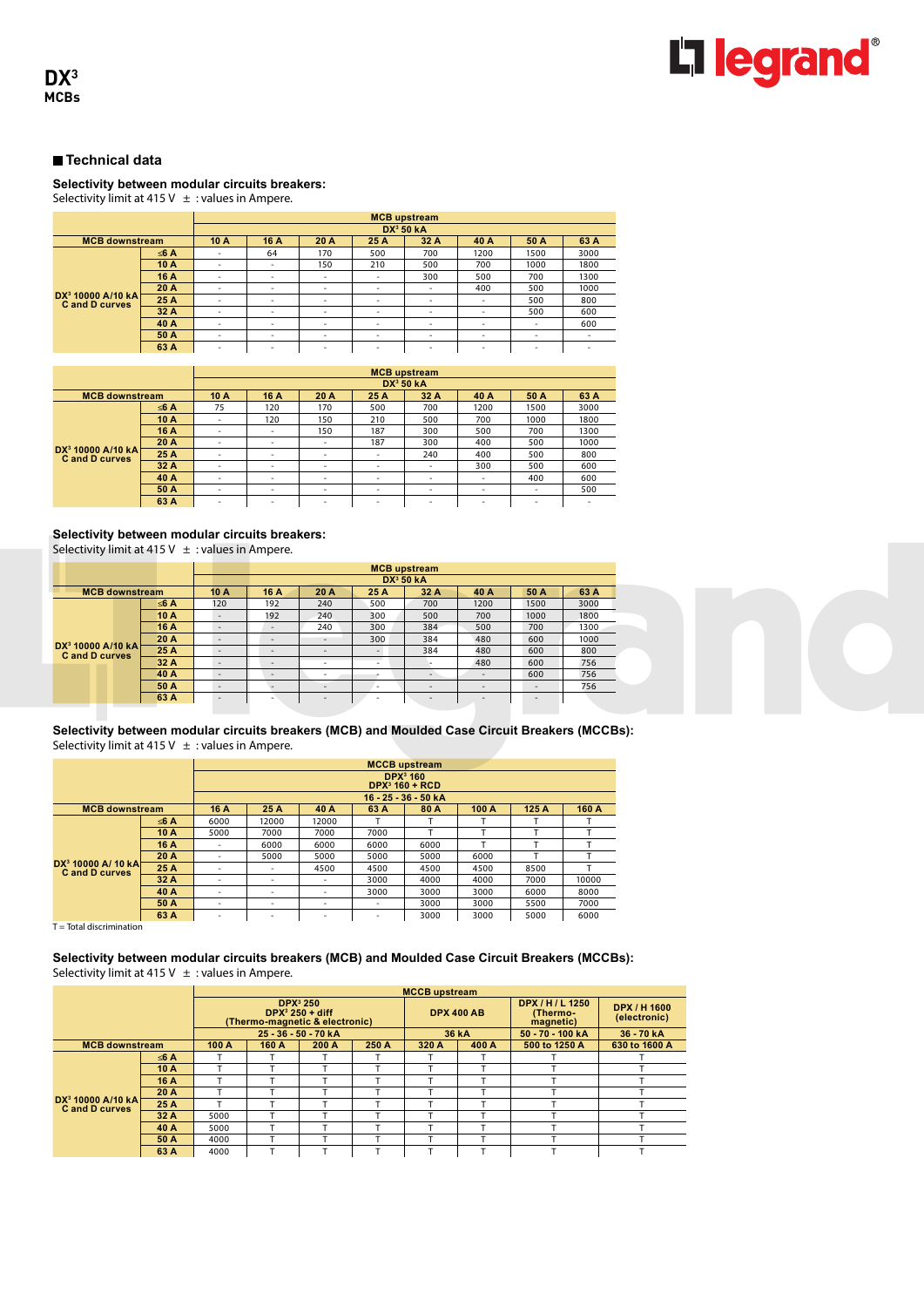